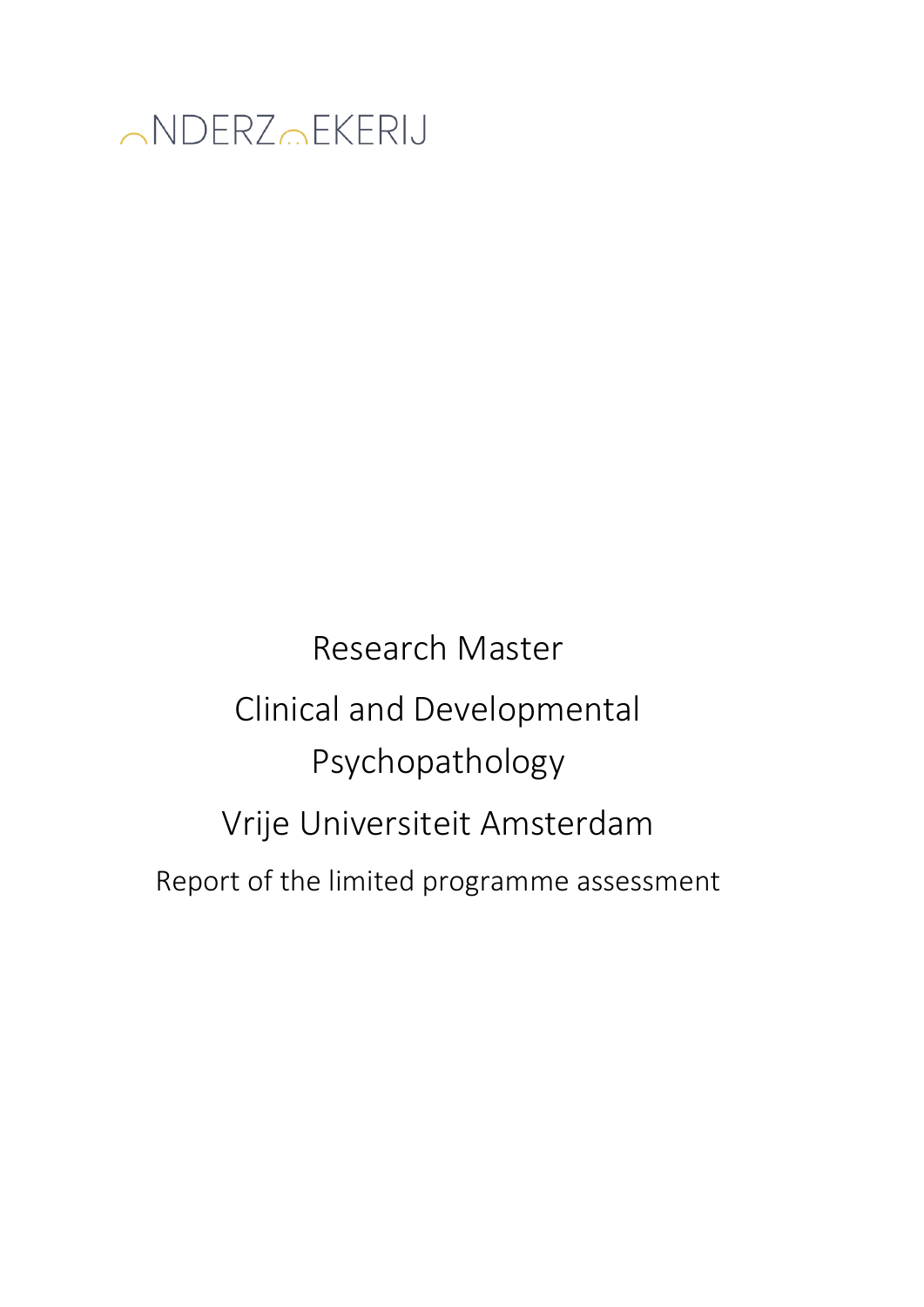De Onderzoekerij Vondellaan 58 2332 AH Leiden

Email: info@onderzoekerij.nl Internet: www.onderzoekerij.nl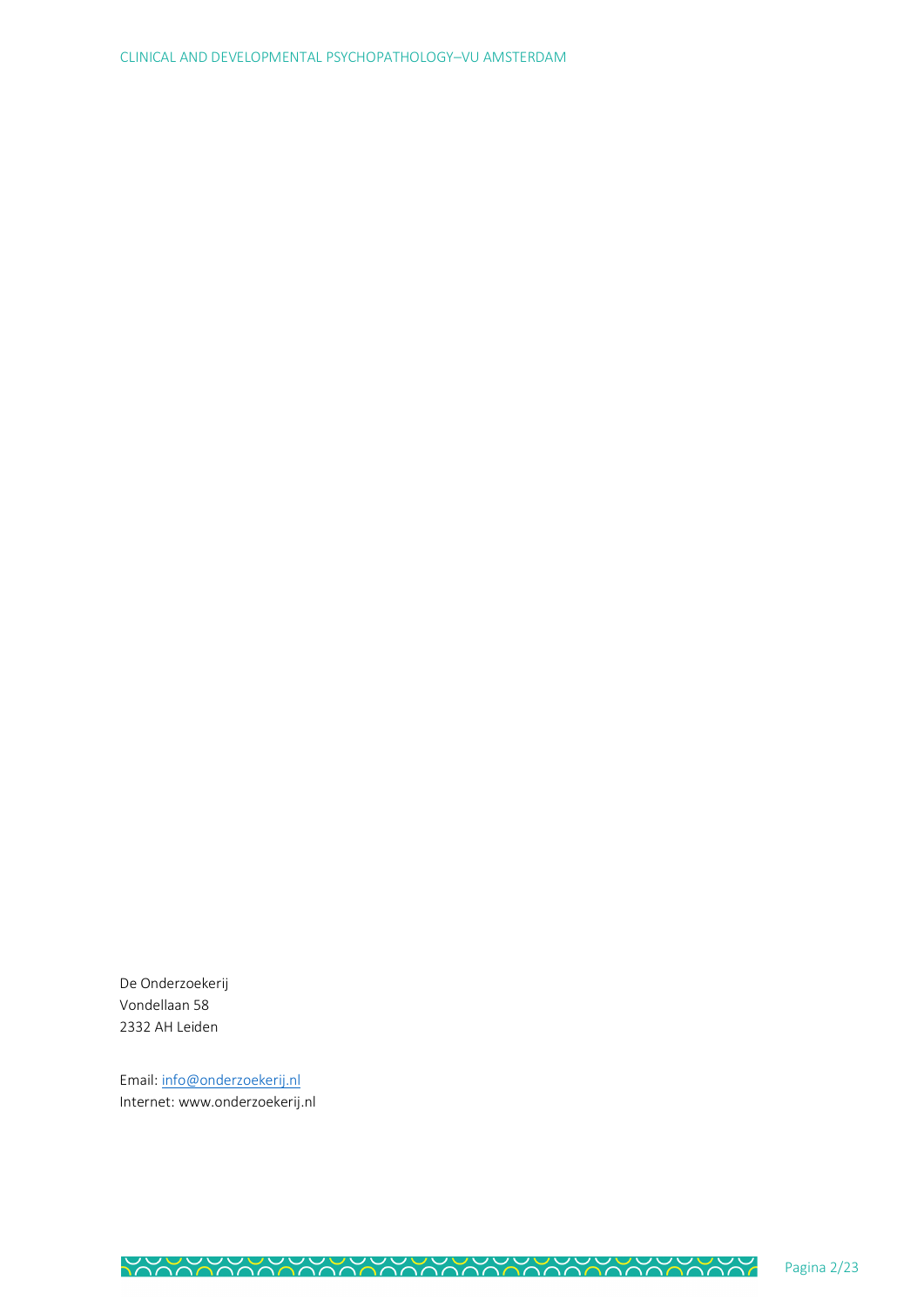## **Contents**

| Appendix A - Panel composition and programmes of the cluster  19 |  |
|------------------------------------------------------------------|--|
|                                                                  |  |
|                                                                  |  |
|                                                                  |  |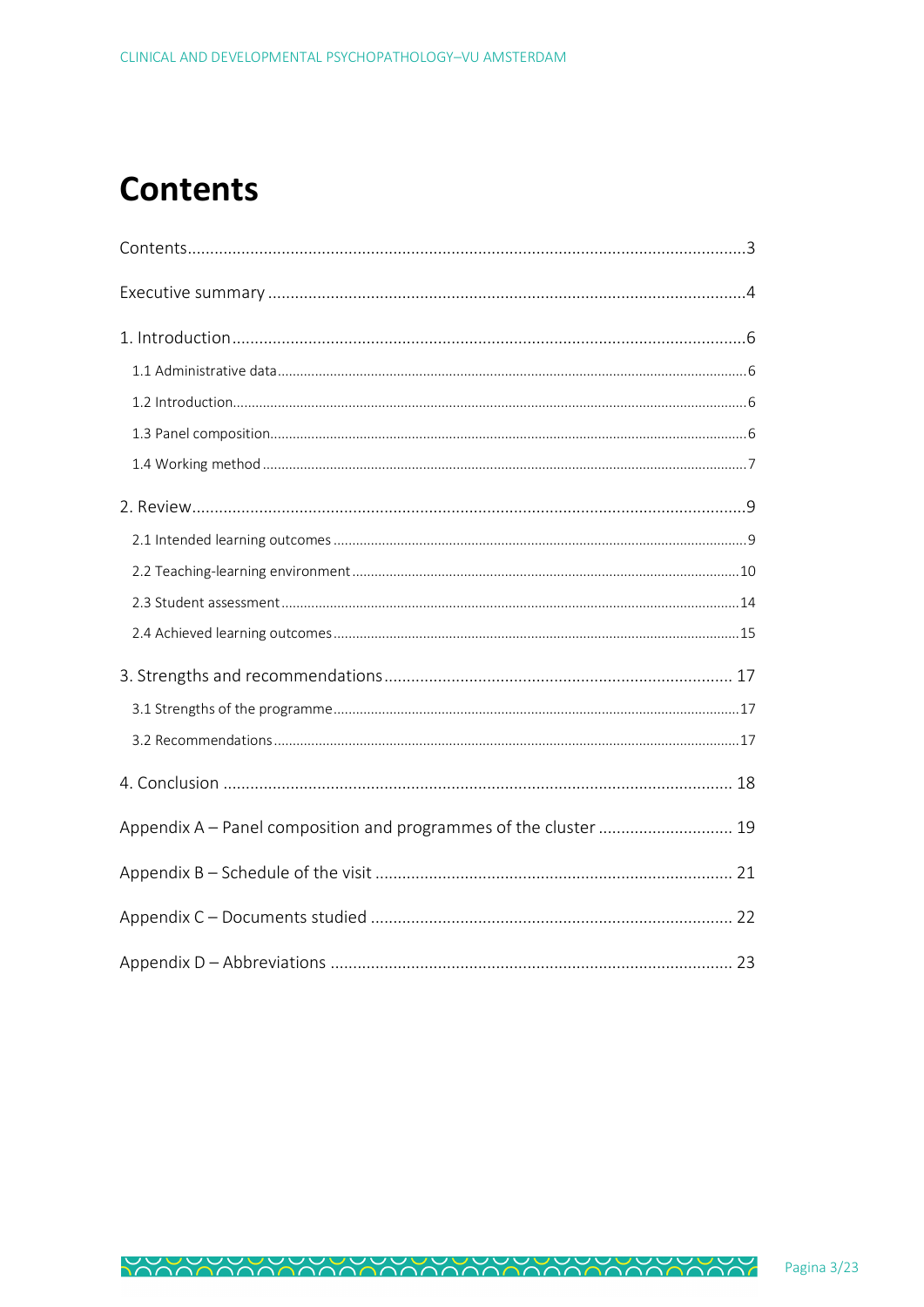### **Executive summary**

The outcome of the external assessment of the research master's programme Clinical and Developmental Psychopathology (CDP) of the Vrije Universiteit (VU) Amsterdam by an NVAO approved panel is positive.

The two-year full-time programme aims to equip students with the theoretical knowledge and research skills necessary to conduct research in the area of clinical and developmental psychopathology at a high-quality level. CDP prepares students to pursue a research career in the clinical mental health context, both inside and outside academia. The panel appreciates the unique features of the programme that are geared to the needs of bridging the gap between research and practice within the mental health field.

The programme formulated intended learning outcomes that clearly reflect the interdisciplinary perspective and translational approach of the programme. The panel is of the opinion that the intended learning outcomes could be strengthened by addressing more explicitly soft skills like selfregulation, self-monitoring, reflection, and dealing with cultural differences and diversity in a globalising world. It encourages the faculty-wide plans to make the integration of these soft skills more explicit in the learning outcomes.

The panel is very positive about the programme. The theory courses offer a solid theoretical foundation for research on psychopathology and related fields. The research methods courses provide students with state-of-the-art research methods that are particularly relevant to the field of clinical mental health research. During the research projects, students obtain hands-on experience in research by getting involved in ongoing projects in the department. In combination with the electives, this offers students ample opportunities to adapt the programme to their personal interest and find their own niche.

The didactic concept of CDP is characterised by teaching in small classes and individual mentoring by high-quality staff. The panel applauds this highly interactive learning and tutoring environment with a great deal of attention for the students' individual needs, performances, and development.

The panel is pleased with the improvements made regarding the selection process. The programme has defined stricter criteria to ensure that all students have the required level of methodological and statistical knowledge. In addition, it took measures to ensure that students enter the programme with the right expectations.

The panel regards the lecturers in the programme to be renowned researchers with strong international reputations. It is clear to the panel that students are part of a high-quality and committed research environment.

The programme has installed adequate measures to monitor assessment quality. The Examination Board plays an active role in ensuring the quality of assessments. The programme makes use of a variety of assessments, for example written exams with open ended questions, essays, and assignments like writing a research proposal, a literature review or a research paper. The master thesis is assessed by two examiners: the supervisor and the independent second reader. However, the panel noted that due to the small size of the programme and the close connections within the institute, it is challenging to guarantee the independence of the two examiners. The panel suggests involving an independent second grader whose research group is not involved in the research master's programme.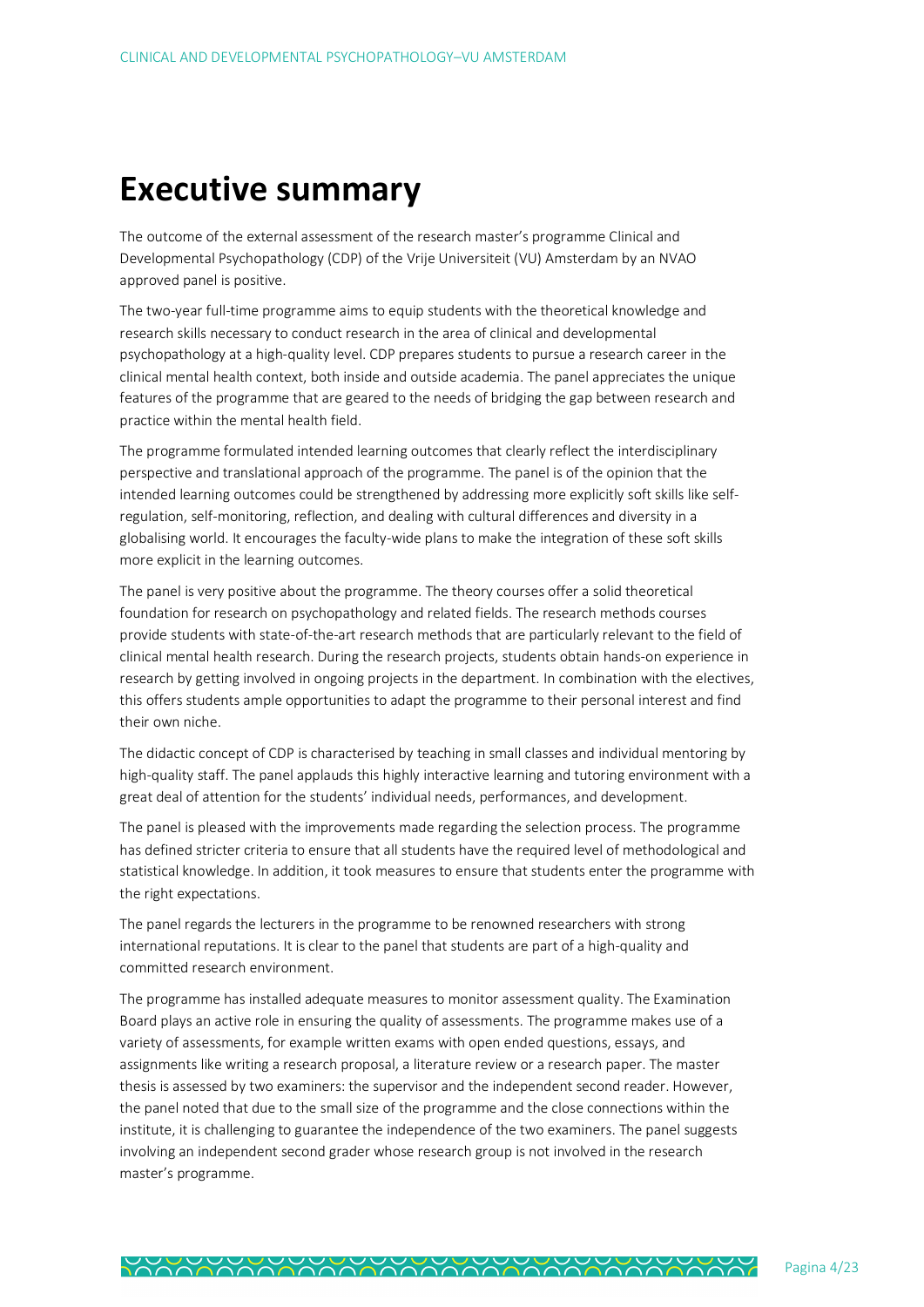The level and quality of the theses differ, which is reflected in the grades. The panel saw several theses that were written in line with the format of a specific journal, including the formatting style but also the word limit. The latter has resulted in some theses of which the panel thinks that the word limit set by the envisioned journal restricted the student too much in critically reflecting on theory, methodology, and findings. The panel advises interpreting the concept of 'publishable' as being of sufficient quality to process it further into a paper that can be submitted to a journal.

Based on the performance of alumni the panel concludes that the programme prepares students very well for a research career in the field of clinical mental health research.

The chair and the secretary of the panel hereby declare that all panel members have studied this report and that they agree with the judgements laid down in the report. They confirm that the assessment has been conducted in accordance with the demands relating to independence.

Date: 20 May 2021

Rob Ruiter **Esther Poort** (chair) (secretary)

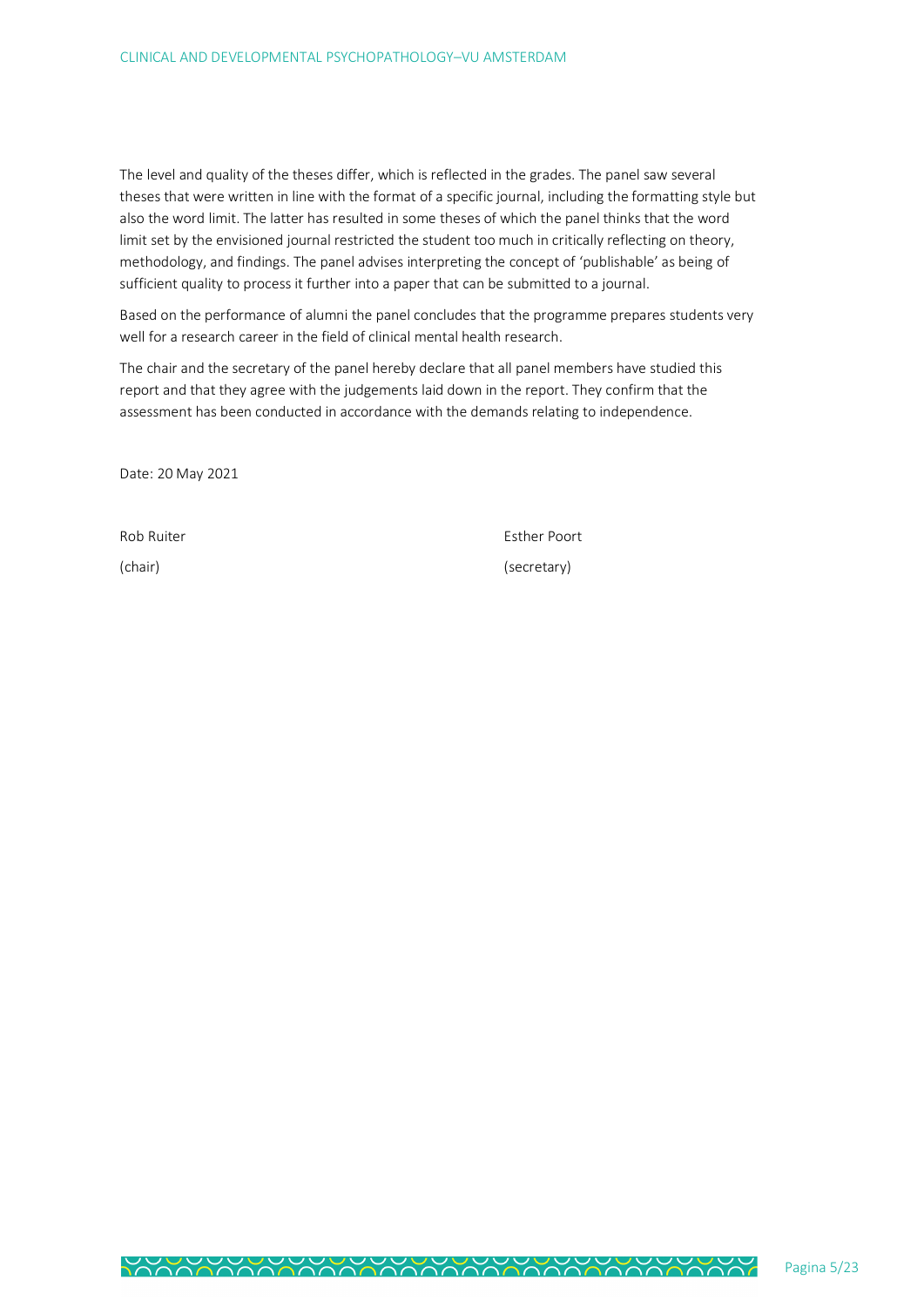## **1. Introduction**

#### **1.1 Administrative data**

| Name of the programme:        | M Clinical and Developmental Psychopathology (research) |
|-------------------------------|---------------------------------------------------------|
|                               |                                                         |
| CROHO number:                 | 60513                                                   |
| Level of the programme:       | Master of science                                       |
| Orientation of the programme: | Academic                                                |
| Study load:                   | 120 EC                                                  |
| Location:                     | Amsterdam                                               |
| Variant:                      | Full-time                                               |
| Expiration of accreditation:  | 1 November 2021                                         |

#### **1.2 Introduction**

This report focuses on the assessment of the research master's programme Clinical and Developmental Psychopathology (CDP). This assessment forms part of a cluster assessment of thirteen research master's programmes at seven universities. In total, fifteen panel members participated in this cluster assessment. Appendix A provides an overview of the thirteen participating research masters and the composition of the total panel.

The assessment is based on the standards and criteria described in the NVAO Assessment framework for the higher education accreditation system of the Netherlands 2018 (limited framework). Research master's programmes must meet a number of additional criteria as described by the NVAO (specification of additional criteria for research master's programmes, 2016).

#### **1.3 Panel composition**

For every online visit, a (sub)panel was composed, based on the expertise and availability of panel members. Each (sub)panel consisted of five members, including the chair and the student member. The panel that assessed the research master's programme CDP consisted of the following members:

- Prof. dr. Rob Ruiter (chair), Professor of Health and Social Psychology, Faculty of Psychology and Neuroscience at Maastricht University;
- Prof. dr. Caroline Braet, Professor Developmental Psychopathology, Department of Developmental, Personality and Social Psychology at Ghent University;
- Prof. dr. Guus Smeets, Professor of Education in Psychology, Erasmus School of Social and Behavioural Sciences at Erasmus University Rotterdam;
- Marie Stadel MSc (student member), Behavioural and Social Sciences Research Master, University of Groningen (graduated in 2020);
- Prof. dr. Karine Verschueren, Professor of School and Developmental Psychology, Faculty of Psychology and Educational Sciences, KU Leuven.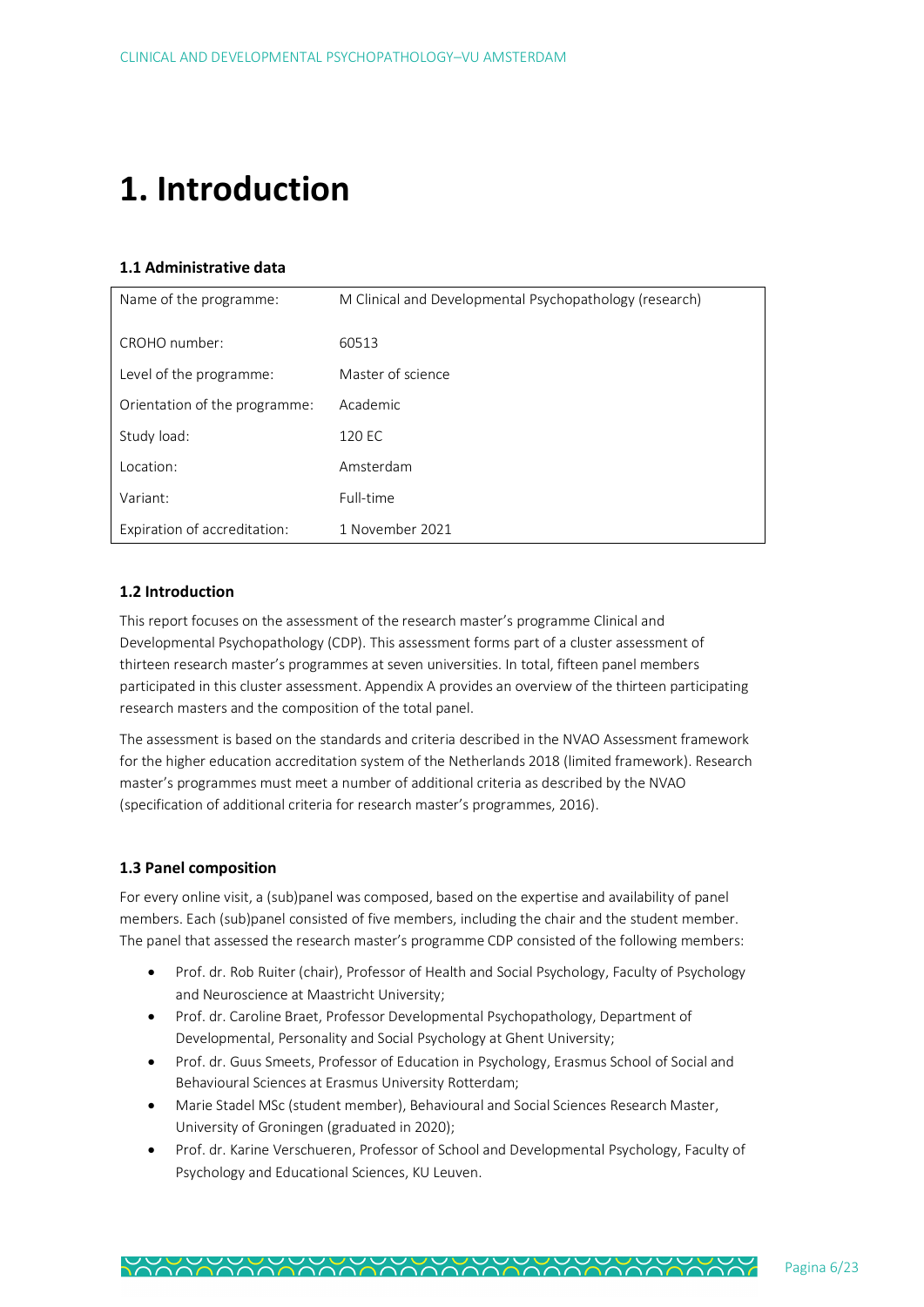The panel was supported by drs. Esther Poort, who acted as secretary.

All panel members and the secretary have signed a declaration of independence and confidentiality. In this declaration they affirm not to have had any business or personal ties with the programme in question for at least five years prior to the review.

The NVAO approved the composition of the panel on 26 November 2020.

#### **1.4 Working method**

#### *Preparation*

On 14 January 2021, the panel of the entire cluster held a general online kick off meeting. In this meeting, the panel received an introduction to the assessment framework and discussed the working methods in preparation to and during the online visits.

The programme drew up a self-evaluation describing the programme's strengths and weaknesses. This self-evaluation included a chapter in which the students reflected on the programme. The panel members prepared the assessment by analysing the self-evaluation report and the appendices provided by the institution. The panel also evaluated a selection of fifteen master theses and the accompanying assessment forms from the programme. The theses selection was made by the panel's secretary based on a provided list of at least fifty theses from the most recent years. In the selection, consideration was given to a variation in assessments (grades), and topics.

The panel members individually formulated their preliminary findings and a number of questions they wanted to raise during the online visit. The secretary made an overview of these preliminary findings and questions and sent it to the panel members as a starting point for the preparation of the panel during the online visit.

To further ensure that the different panels used the same working method and approach for all thirteen programmes in the cluster, the two chairs and the two secretaries had two additional meetings: one prior to the first visit and one halfway through all the visits.

#### *Online visit*

The online visit took place on 2 March 2021 (see Appendix B for the schedule). During the preparatory meeting, the panel discussed the preliminary findings and decided which questions to raise in their meetings with the programme representatives. During the visit, the panel spoke with representatives of the management, students, lecturers, alumni and the board of examiners. Everyone involved in the programme had the opportunity to inform the panel in confidence about matters they consider important to the assessment. No one made use of this opportunity. The panel used the last part of the online visit to evaluate the interviews and have second meeting with the programme's management to receive answers to any remaining questions. At the end of the visit, the chair presented the panel's preliminary findings and their first impressions of the programme.

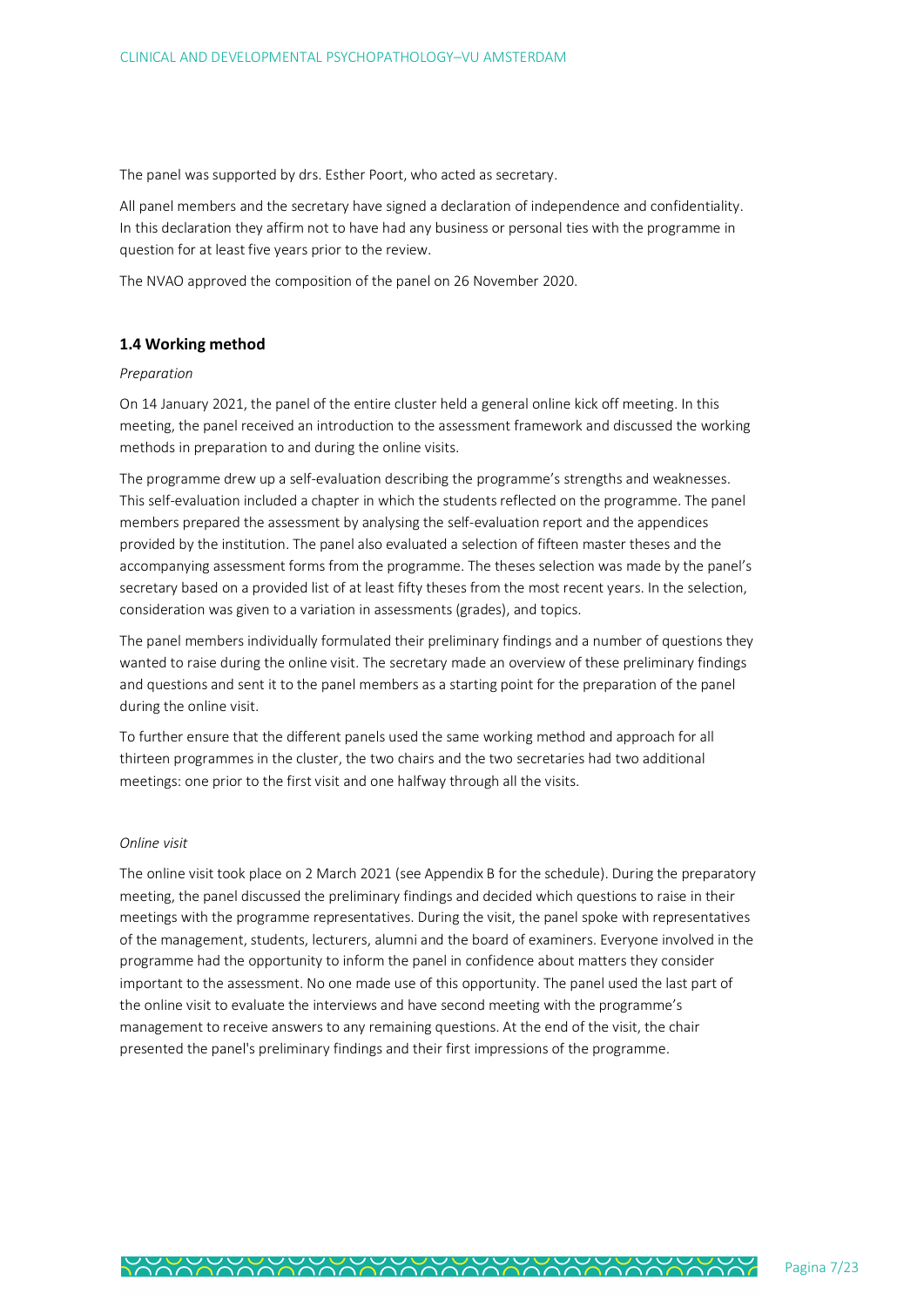#### *Report*

The secretary drew up a draft report based on the panel's findings. This draft report was submitted to the members of the panel and adjusted on the basis of their review and feedback. After adoption, the draft report was sent to the institution for verification of factual inaccuracies. The secretary discussed the programme's comments with the chair, after which the secretary drew up the final report and circulated it to the panel for a final round of comments.

The report follows the four standards such as set of in the NVAO's Assessment Framework 2018 (limited framework): 1) the intended learning outcomes, 2) the teaching-learning environment, 3) assessment, and 4) achieved learning outcomes. Regarding each of the standards, the assessment panel gave a substantiated judgement on a three-point scale: meets, does not meet, or partially meets the standard. The panel subsequently gave a substantiated final conclusion regarding the quality of the programme, also on a three-point scale: positive, conditionally positive, or negative.

#### *Development dialogue*

Although clearly separated from the process of the programme assessment, assessment panel members and programme representatives met to conduct the development dialogue, with the objective to discuss future developments of the programme in light of the outcomes of the assessment report.

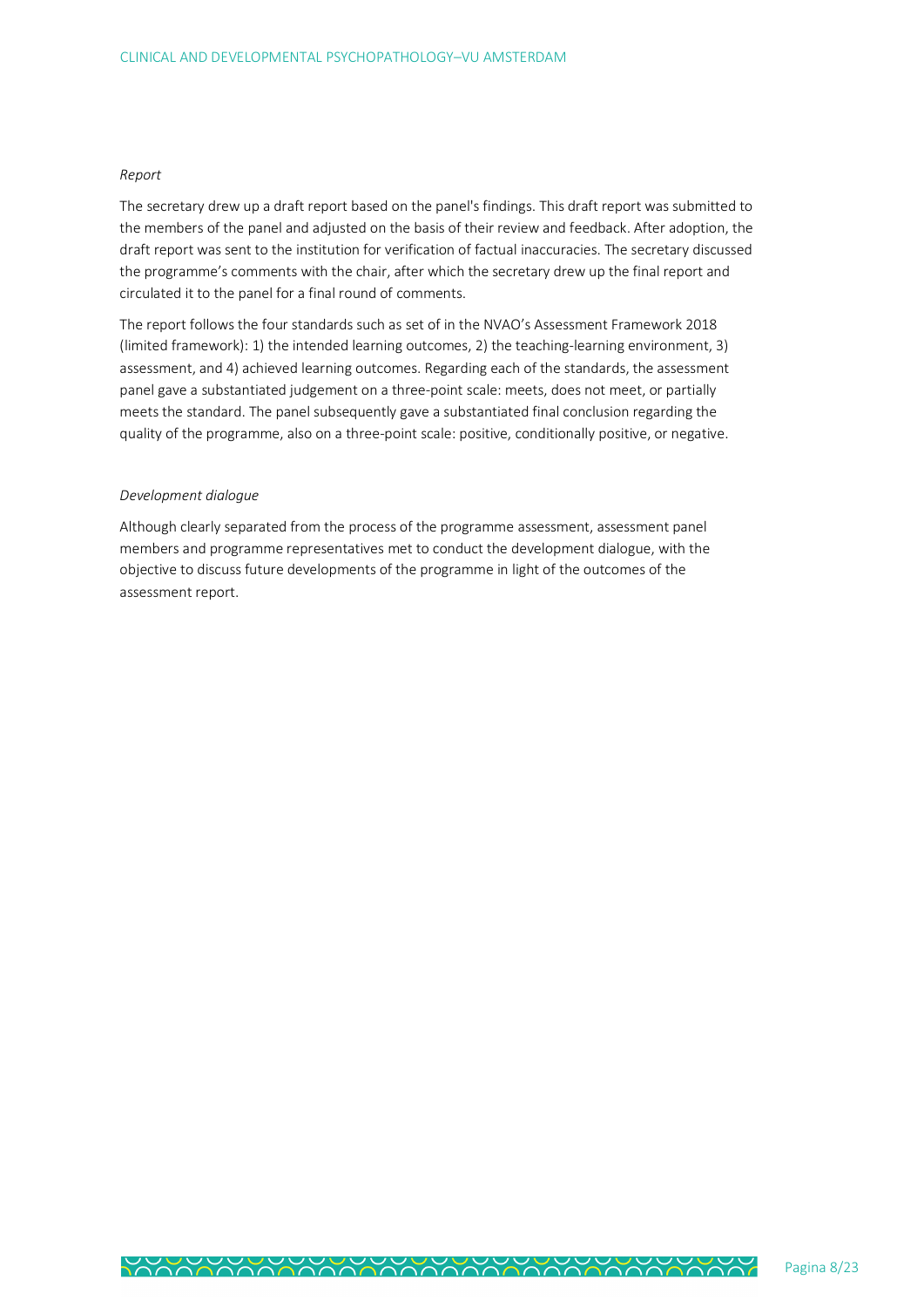### **2. Review**

#### **2.1 Intended learning outcomes**

*The intended learning outcomes tie in with the level and orientation of the programme; they are geared to the expectations of the professional field, the discipline, and international requirements.*

#### *Findings, analysis, and considerations*

The research master's programme CDP is embedded within VU Amsterdam's Faculty of Behavioural and Movement Sciences (*Faculteit der Gedrags- en Bewegingswetenschappen*; FGB). Teachers of the research master's programme are appointed to the Department of Clinical, Neuro- and Developmental Psychology. In addition, several teachers are also appointed to the department of Child and Family Studies, which is embedded within the same faculty. Under guidance from the programme director and within the rules and guidelines of the faculty, teachers can coordinate their teaching relatively autonomously.

The general aim of the programme is to equip students with the theoretical knowledge and research skills necessary to conduct research in the area of clinical and developmental psychopathology at a high-quality level. Students are prepared to become researchers in a clinical context (within or outside academia), with thorough knowledge of the etiology, development, and course of psychopathology as well as methods for its prevention and treatment. Students learn how to effectively form their ideas, engage in open discussions about their beliefs, and shape their own identity as upcoming researchers.

The programme has compared itself to other research master's programmes in the field of psychology in the Netherlands and abroad. Firstly, the programme offers an interdisciplinary perspective by studying psychopathology through the combination of clinical psychology, developmental psychology, and child- and family studies. The panel acknowledges that the programme clearly benefits from the collaboration between researchers from the three subsections and the three (inter)related research programmes. A second unique feature of the programme is that students are trained in specific methods, techniques and skills for conducting mental health research, rather than offering a generic research skills programme. The panel appreciates this tailor-made skills training. The third unique feature is the transnational nature of the programme. Students are trained to become researchers who can effectively bridge the gap between research and clinical practice. As evidence-based practice is much needed, the panel applauds the intentions of the programme to help filling this gap and adding to the theoretical and empirical advancement of the mental health field in the Netherlands.

The panel highly values the clear research orientation of the programme. The panel learned during the interviews that the programme made the conscious decision not offering a clinical track during the programme that would allow students to meet the requirements for the post-master training for clinical practice. The programme communicates clearly to students that if they want to meet the requirements to continue to clinical practice, they should do this outside the curriculum. The panel endorses this clear view.

The programme translated its aims into a set of thirteen intended learning outcomes which are linked to the Dublin descriptors for the master's level. The panel studied the intended learning outcomes and established that they are of the right level and depth, and clearly display the research orientation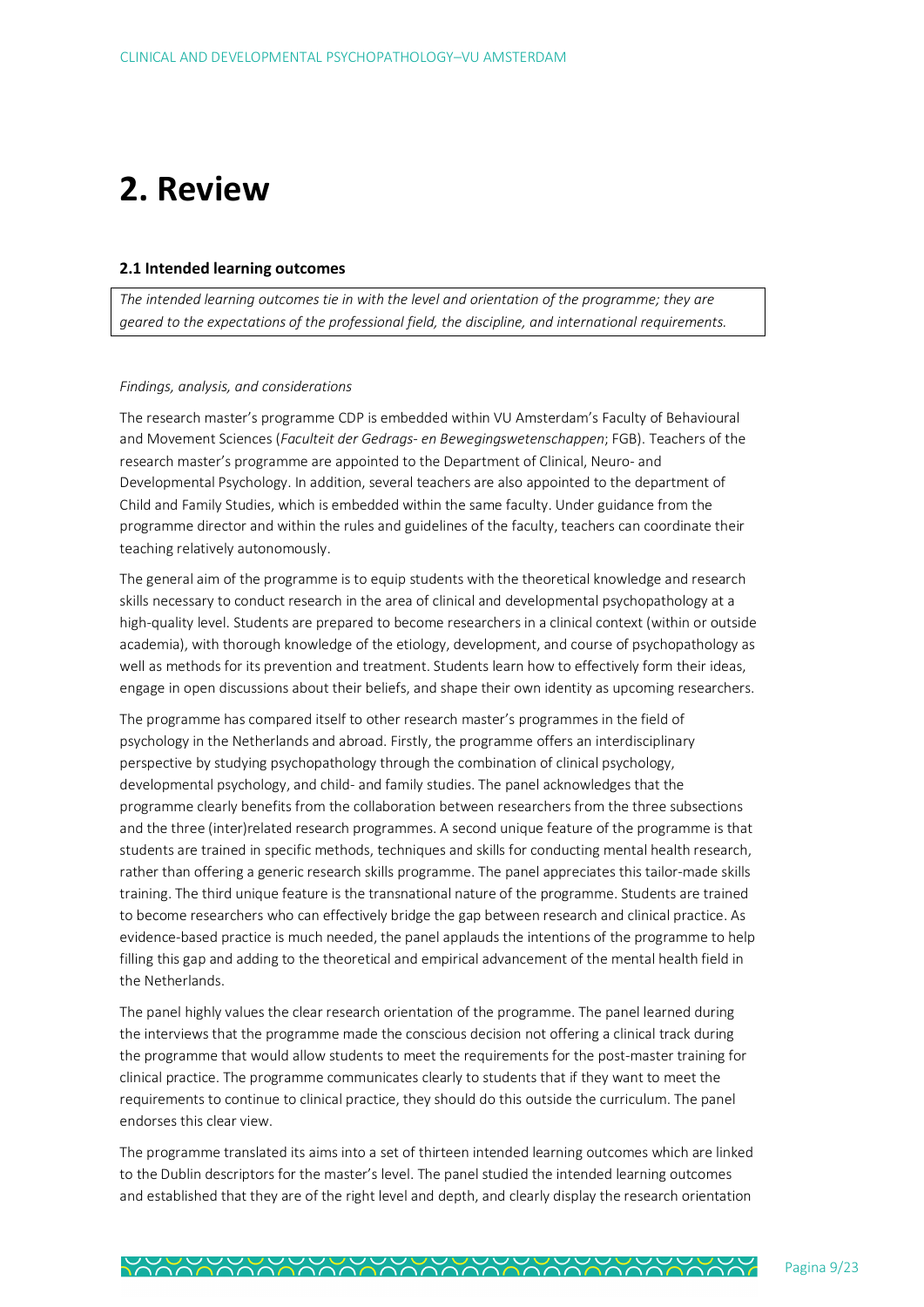of the programme. The intended learning outcomes fully reflect the interdisciplinary perspective and translational approach of the programme, and comprise the ingredients by which students are able to conduct research in the area of mental health.

The panel understands that the intended learning outcomes are mostly focused on theoretical knowledge and academic skills. However, the panel is of the opinion that the intended learning outcomes could be strengthened by addressing more explicitly soft skills like self-regulation, selfmonitoring, reflection, and dealing with cultural differences and diversity in a further globalising society. In the eyes of the panel, these are also important skills for independent and creative researchers who can bridge the gap between research and clinical practice. This would also be in line with the educational vison and the VU core values 'responsibility' and 'openness'. The panel was pleased to learn that this was fully acknowledged by both the programme management and the faculty management. It encourages the faculty-wide plans to make the integration of soft skills more explicit in the learning outcomes of all educational programmes.

#### *Conclusion*

The panel appreciates the unique features of the programme that are geared to the needs of bridging the gap between research and practice within the mental health field. The intended learning outcomes are in line with the goal of preparing students to pursue a research career in the clinical mental health context, both inside and outside academia. The panel concludes that the programme meets standard 1.

#### **2.2 Teaching-learning environment**

*The curriculum, the teaching-learning environment and the quality of the teaching staff enable the incoming students to achieve the intended learning outcomes.*

*Findings, analysis, and considerations*

#### *Curriculum*

CDP is a full-time programme of 120 EC. The curriculum is organised coherently into theory courses, research methods courses, academic skills courses and combinations thereof. Throughout the programme there is a continuous emphasis on academic communication skills, and special attention is given to scientific integrity.

The first year includes two compulsory theory courses (one of 6 EC and one of 12 EC) focusing on the basic principles of psychopathology and clinical research. The three research method courses (each of 6 EC) focus on advanced research skills relevant to the field, including epidemiological research, Randomised Controlled Trials (RCT) and conducting a systematic review. Writing and presenting is trained in all courses. In addition, students follow one specific course 'Writing and Presenting' (6 EC). Towards the end of the first year, students conduct their first research project (Research Project I, 12 EC). During this research project, the students develop a research plan under supervision of one of the senior researchers from the participating research groups.

The second year builds upon the first year. The theory course (6 EC) covers research on new trends in mental health research as well as more specific research trends as realised within specific research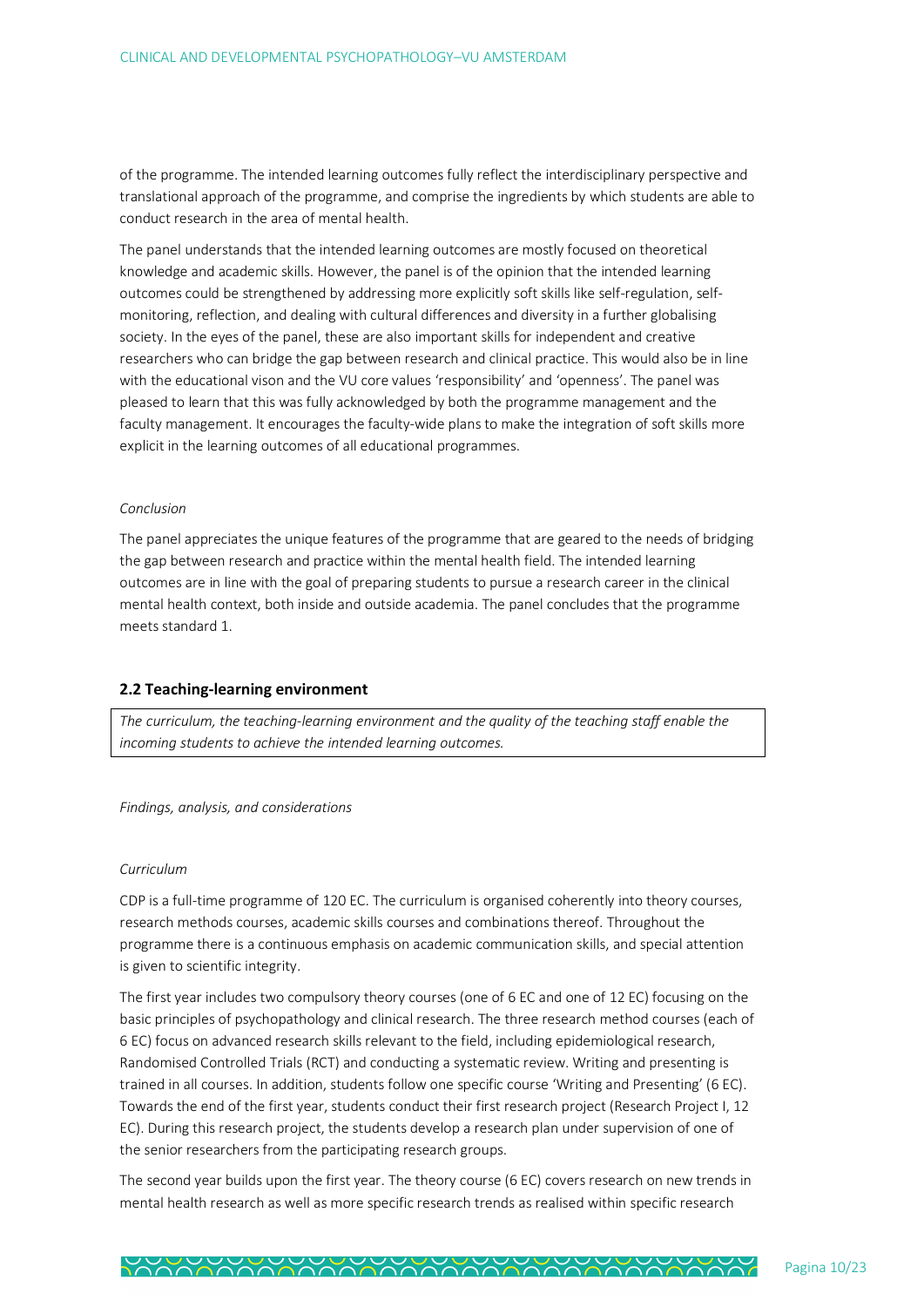lines. Students train their skills during three practicals, each of 6 EC. In Practical I, students acquire specific techniques and expertise for conducting clinical research. Practical II focusses on skills needed to develop and write a research proposal for an academic-clinical study. Practical III prepares students for methods and statistical analyses to be used while working on their master thesis. The master thesis (30 EC) is the capstone of the programme and must be a written report in the style of a journal paper, which, as a rule, is fit for submission to an international, peer-reviewed journal.

Twice in the programme (once in the first year and once in the second year) students take an elective course (each of 6 EC). Students can choose the 'Advanced Research Training' course or one of the courses from the electives pool offered by the research master's programmes at FGB. In the 'Advanced Research Training' course, students participate in the research programme by a staff member. In close collaboration with the staff member, the student designs and conducts a research study and analyses the data. One of the courses from the electives pools concerns the 'Introduction to R for Behavioural Sciences'. The other courses in this electives pool are content related, for example 'Autism and Developmental Disorders' or 'Behavioural Genetics'.

The panel is positive about the programme which is clearly geared towards preparing students to become researchers in a clinical context. The theory courses offer a solid theoretical foundation for research on psychopathology and related fields. The research methods courses provide students with state-of-the-art research methods that are particularly relevant to the field of clinical mental health research. The panel appreciates that the curriculum consists of two research projects. This allows students to obtain hands-on experience in research by getting involved in ongoing projects in the department. In combination with the electives, this offers students ample opportunities to adapt the programme to their personal interest and find their own niche.

The students to whom the panel spoke, were very enthusiastic about the programme. They only had one point of attention: the first-year students were a little bit disappointed about the amount of exposure to clinical practice. In the opinion of the panel, this demonstrates the need of communicating very clearly to future students that the programme is focused on training qualified researchers, rather than on preparing students for a clinical position. The panel understood that, for the current cohort of first-year students, the limited exposure to clinical practice was also related to the limitations because of the COVID-19 situation. Furthermore, the second-year students stated that during Practical I, several therapists were invited in online-meetings, which they really appreciated.

Based on the self-evaluation report and the document linking the intended learning outcomes to the courses, the panel gathered that the intended learning outcomes are clearly substantiated in the curriculum. Every intended learning outcome of the programme is addressed in at least two different courses. The panel has one point of attention. According the panel, the soft skills (such as selfregulation, self-monitoring, reflection, and dealing with cultural differences and diversity) could be better integrated in curriculum (in line with standard 1). The panel learned that most lecturers already pay attention to these soft skills in their courses, but the panel also believes that the programme would benefit from a more explicit integration of soft skills within the curriculum.

The didactic concept of CDP is characterised by teaching in small classes and individual mentoring by high-quality staff. Almost all mandatory courses are in a small group consisting of only the yearly cohort of research master's students. This allows for in-depth examinations of concepts and focus on the individual students' needs. Throughout the research projects, students receive extensive individual supervision. For the second-year research project, students are entitled to at least twentyfive hours of individual supervision by a staff member. As such, there is strong and ongoing interaction between lecturers and students during the entire programme. Students stated feeling at liberty to approach staff members when they encountered problems. Based on the interviews, the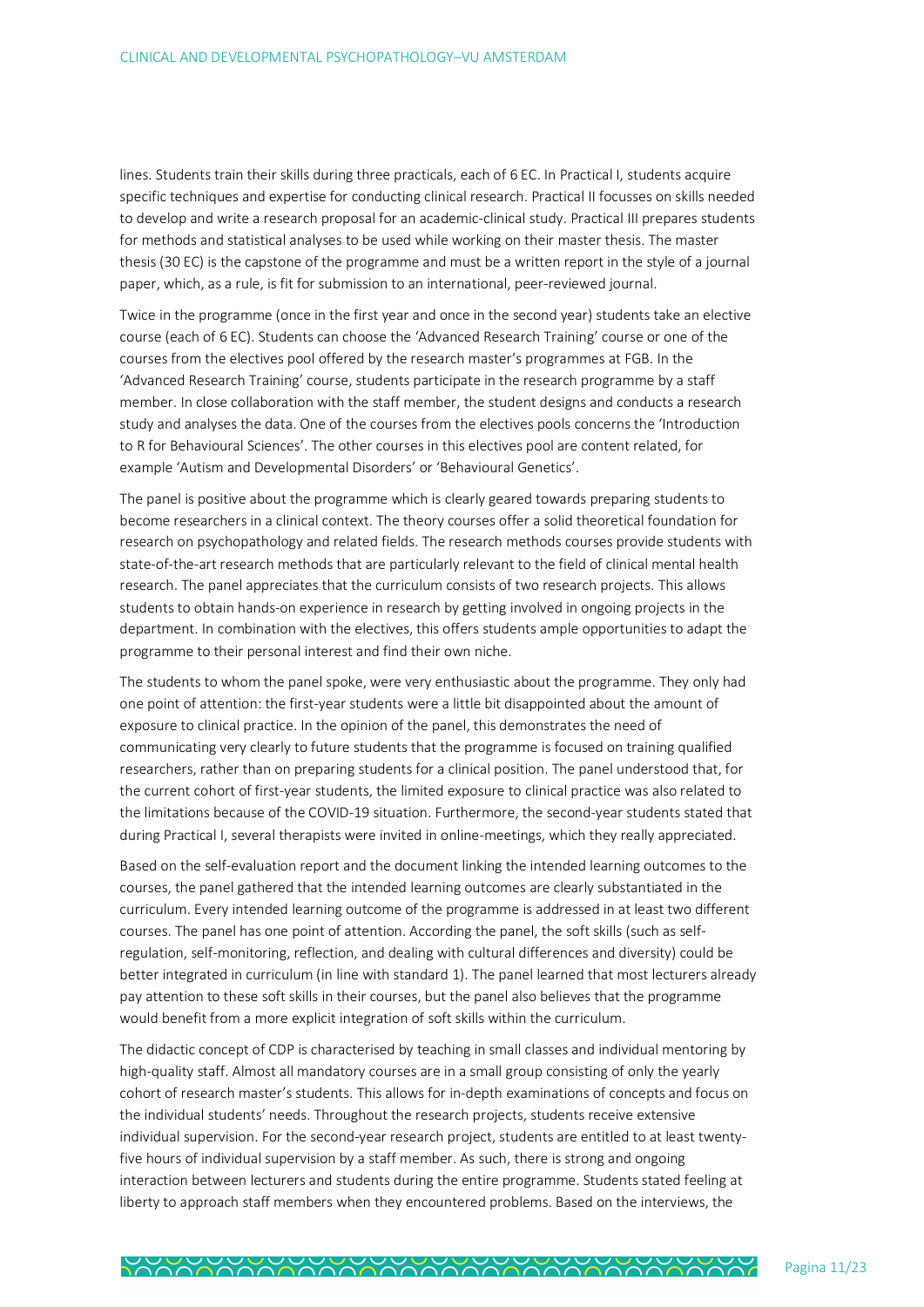panel gathered that the programme director plays a pivotal role. In addition, students receive guidance by their mentor. Mentor tasks are carried out by PhD students and postdocs, mostly alumni of the programme. The panel applauds this highly interactive learning and tutoring environment with a great deal of attention for the students' individual needs, performances and development. Although the panel considers the strong involvement of (and for students the easy access to) the programme director a clear strength, the panel also sees the risk in terms of long-term sustainability.

The students and alumni all agreed that the workload of the programme is high. However, all of them agreed that it is feasible. The panel noted that the majority of students graduate in two years, although delays sometimes occur.

The language of instruction of the programme is English. The programme management substantiates its choice by arguing that the field of Clinical and Developmental Psychopathology is internationally orientated, the fact that around 70-75% of the students come from outside the Netherlands, and that it is the programme's ambition to prepare students for a career in academia in which the language is English. The panel endorses this choice.

#### *Admission and student numbers*

Candidates are selected based on academic achievements (guideline is a Grade Point Average (GPA) of 7.5 or higher), requirements regarding methods and statistics courses and clinical courses, English language proficiency, and motivation. Applicants are asked to write a motivation letter and an academic assignment. In addition, the admission board considers letters of recommendation from applicants' previous university.

Following up recommendations of the previous accreditation panel, the programme improved the selection process in several ways. First, the programme has implemented a stricter procedure to ensure that all students have the required level of methodological and statistical knowledge. The international admission office helps checking thoroughly whether international students meet these requirements. Furthermore, students need to write an assignment, and the programme offers an online course to resolve deficits prior to the start of the programme. Second, the programme took measures to ensure that students enter the programme with the right expectations. The unique position of the programme at the intersection of research and clinical practice brings the risk to attract students who are actually more interested in clinical practice. Therefore, the motivation letters are monitored more closely to ensure the student makes a deliberate choice for a research master. Students who are more interested in clinical work are suggested to apply to a more clinical programme. If there are any doubts about the required statistical level or motivation, the programme manager has an interview with the applicant. The panel is pleased with the improvements made. It is of the opinion that the selection process is appropriate for this research master's programme.

The programme aims at enrolling in between twenty and twenty-five new students per academic year. The average number of students actually starting the programme is sixteen. The panel is of the opinion that these small cohort sizes may jeopardise the viability of the programme. It was pleased to note that the programme already took initiatives to improve the visibility of the programme among bachelor students in the Netherlands, while at the same time strives to enrol at least the same number of students from abroad. This seems to have positive results, given the twenty-one students enrolling in the programme in 2020. The panel encourages the programme continuing these initiatives and monitor closely if the target of minimum twenty new enrolments will be accomplished.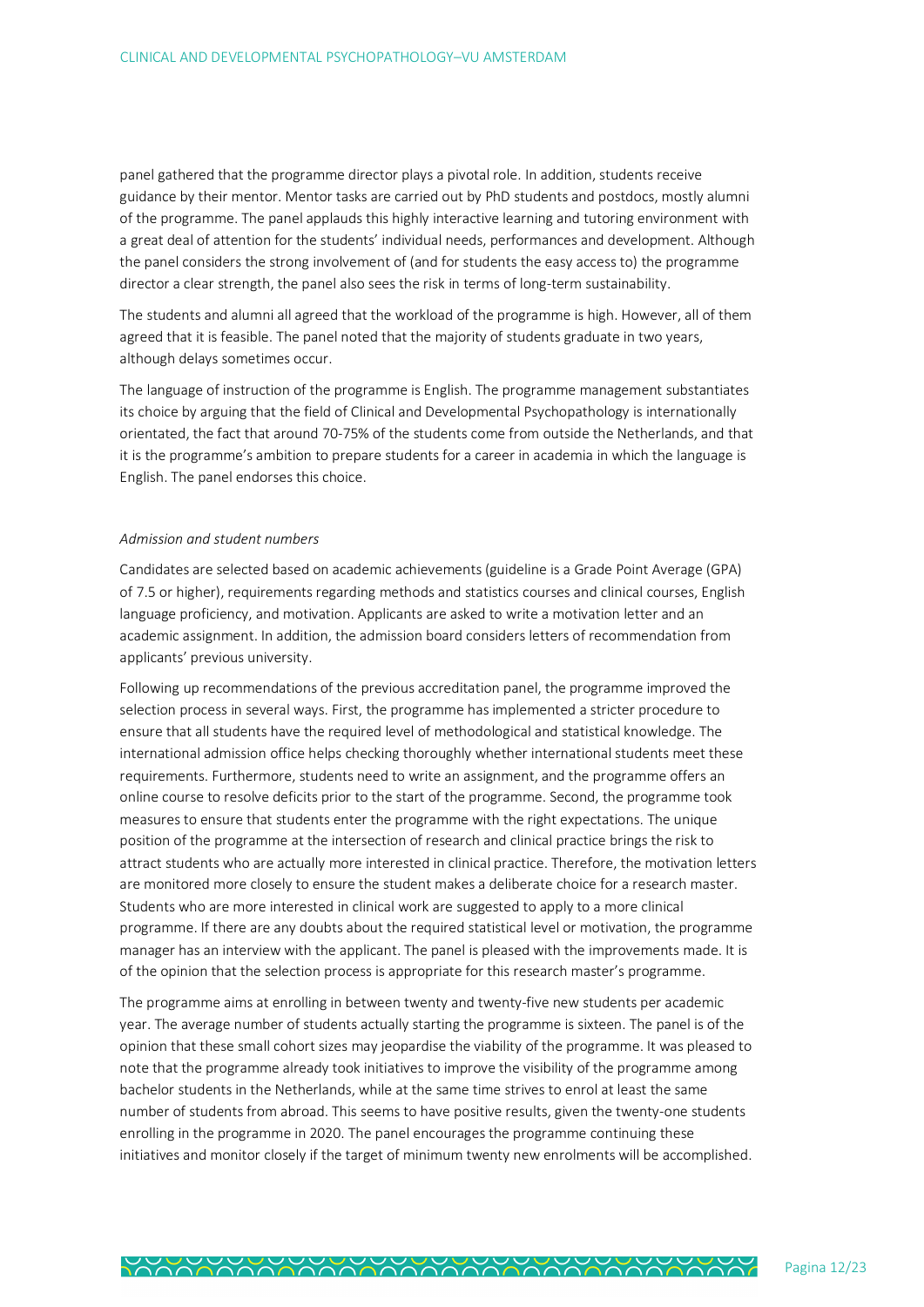#### *Staff*

The panel thinks highly of the teaching staff, who are prominent researchers and internationally recognised experts within the field of clinical and developmental psychopathology. During the online visit, the panel met very competent and enthusiastic staff members. As mentioned earlier, supervision and tutoring are taken very seriously by all staff members. The panel was pleased to learn that all staff members have received their University Teaching Qualification (UTQ), In addition, 30% of the staff members have received their Senior University Teaching Qualification (STQ).

In 2017, the Institute's research programme was assessed by an external committee according to the qualifications of the Standard Evaluation Protocol 2015-2021 (SEP). All psychology departments of the VU received an excellent score on quality. This reputation of the institute is endorsed by the panel. Research master's students become acquainted with these research areas during the substantive courses, and when they carry out their research internship and write their thesis. It is clear to the panel that students are part of a high-quality and committed research environment.

#### *COVID-19*

Due to COVID-19 almost all education switched to online teaching and assessment in the past year. The panel asked students and teachers about their experience with online teaching. Whilst COVID-19 evidently had an impact on the interaction between student and teachers, both students and teachers were positive about the quick and efficient transition. Because of the relatively small group size, it was quite easy for teachers to interact with all students online.

When the measures were alleviated after the summer, the programme had various live sessions, using a camera in class. The majority of the new international students came to Amsterdam, around 20% of the students stayed abroad. The programme dealt with the time differences in a flexible way. With help of the year representatives, the programme monitored the well-being of the students.

The panel concluded that although the COVID-19 situation is not an optimal teaching and learning situation, the programme still allows students to achieve the intended learning outcomes. The pandemic has offered a good opportunity to gain experience with blended learning. The panel was pleased to learn that the VU will investigate what measures might be kept after COVID-19.

#### *Conclusion*

In sum, the panel considers that the teaching and learning environment of the programme is strong and students are able to achieve the intended learning outcomes. The panel concludes that the programme meets standard 2.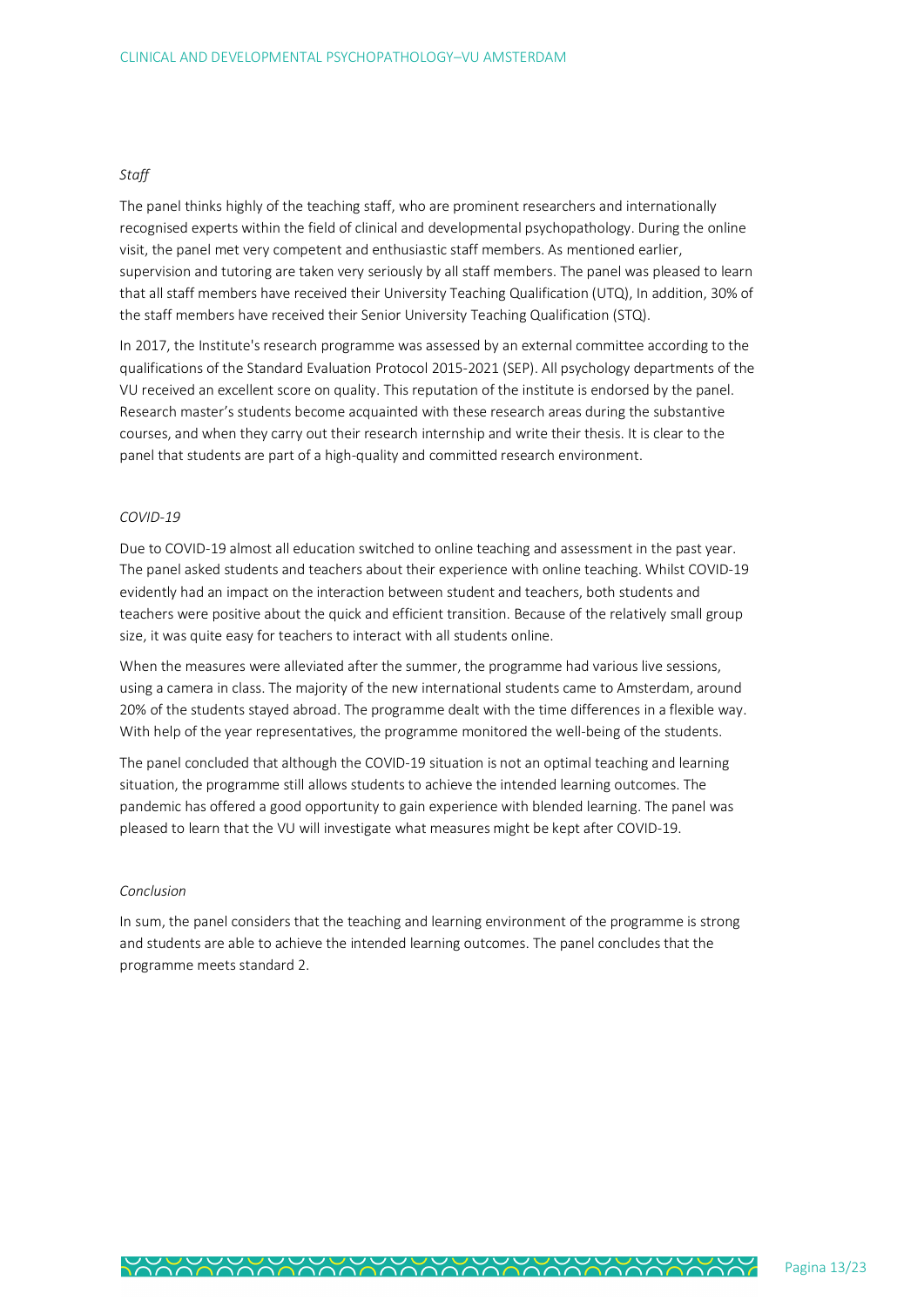#### **2.3 Student assessment**

*The programme has an adequate system of student assessment in place.*

#### *Findings, analysis, and considerations*

#### *Assessment policy and Examination Board*

As described in the self-evaluation report, the programme distinguishes three levels of responsibility for the execution and quality control of the assessments. The first level is the examiner, who is responsible for the quality of the assessment of a specific course. The second level is the programme director, who monitors the assessments throughout the programme, and takes appropriate action if an assessment fails to meet the standards. The third level is the Examination Board (EB), that monitors and ensures the quality of examinations, in various complementary ways. The faculty has one central EB and separate subcommittees for the clusters Psychology, Education & Family Studies, and Human Movement Sciences. Every subcommittee consists of lecturers of the corresponding cluster, and every programme is represented by at least one lecturer. At least one of the members of the central EB is not directly affiliated with (employed at) FGB. From the discussion with representatives of the EB, the panel gathered that these members possess the proper capacity, expertise and attitude to perform all tasks in a proactive way.

All course components are concluded with a formal assessment. One of the appendices of the selfevaluation report contains an overview of the methods of examination for each course. The panel established that the relation between the intended learning outcomes, the course objectives and the assessment is well thought out. The programme uses a variety of assessment methods. Students have to take written exams with open ended questions, write essays, and complete assignments like writing a research proposal, a literature review or a research paper.

#### *Master thesis*

The panel studied thesis assessment forms and the thesis assessment procedure for grading the master theses. The master thesis is assessed by two examiners: the supervisor and the independent second reader. The supervisor and the second reader independently read the thesis and evaluate it according to the faculty's formal assessment forms for research reports. From the interview with the lecturers and the EB, the panel gathered that due to the small size of the programme and the close connections within the institute, it is challenging to guarantee the independence between the two examiners. The panel encourages the programme to better safeguard the independency, and to consider involving an independent second grader whose research group is not involved in the research master's programme.

Based on the completed assessment forms, the panel noted that there is a lot of attention for quantitative grading, with many different sub scores. However, this seems to come at the cost of the qualitative feedback. Several thesis assessment forms contained very limited written feedback. The self-evaluation report also indicates that providing sufficient feedback is one of the development points of the programme. As described in the self-evaluation report and also explained by the management during the interviews, the programme management urges lecturers to provide detailed textual feedback. The panel strongly supports this. In addition, the panel has one other point of attention. It noticed that the box regarding the plagiarism check was not always checked. The panel encourages the programme to make it obligatory to run such a check for each thesis and to complete this box.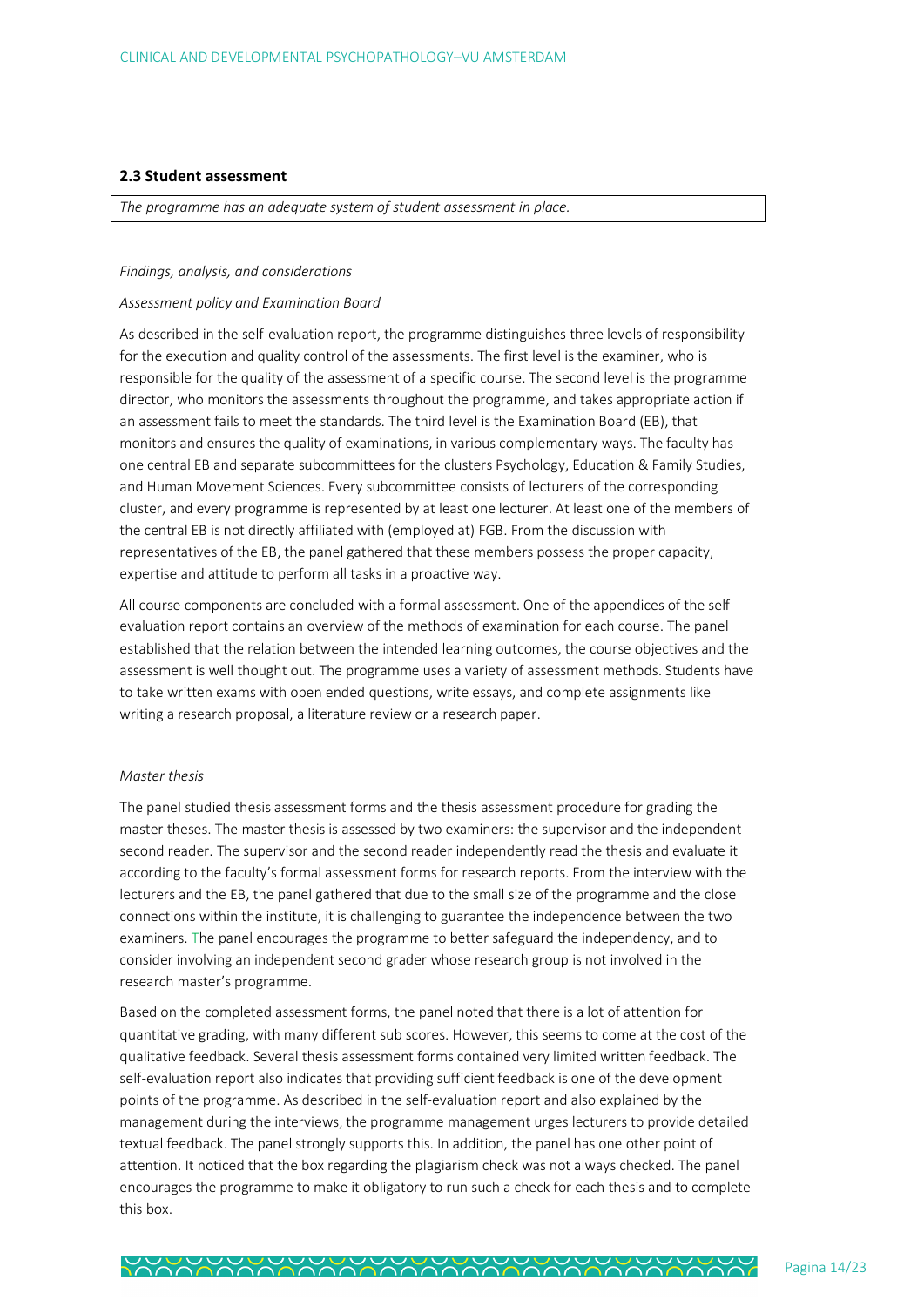The programme recently implemented the new faculty's formal evaluation form, which is a standardised excel sheet that weighs a range of subgrades for various assessment criteria of the thesis. These evaluation forms require the examiner to grade various aspects of the thesis including abstract, introduction, writing quality, and to provide feedback on these aspects. After the examiner has rated all the criteria, the form automatically provides a grade through weighing all the subgrades. The final grade for the thesis is jointly determined by both examiners after comparing their independent grades. In most cases, the two grades are simply averaged to determine a final grade, but the two examiners may also reach consensus based on discussion. Should it be impossible for the supervisor and second reader to reach agreement about the final grade, the programme director may assign a third reader to resolve the dispute. The panel learned that until now, this has never happened. In the eyes of the panel, this may also be a consequence of the earlier observation that it is difficult to guarantee true independency between two examiners within such a small teaching team. The panel suggests always involving a third assessor when the independent, provisional grades of the two assessors differ by more than 1 point.

#### *Conclusion*

The panel concludes that the programme has an adequate assessment system and a pro-active EB. The panel concludes that the programme meets standard 3.

#### **2.4 Achieved learning outcomes**

*The programme demonstrates that the intended learning outcomes are achieved.* 

#### *Findings, analysis, and considerations*

As described before, students finish the programme with a master thesis. In order to assess whether the intended learning outcomes are achieved, the panel has studied a sample of fifteen recent theses. Some of these were really excellent, whereas others were satisfactory to good. For some of the theses, the panel would have given a somewhat lower grade than the programme assessors had done. None of the theses have been rated to be unsatisfactory by the panel.

As stated in the self-evaluation report, the thesis must be written in the style of a journal paper, which is fit for submission to an international, peer-reviewed journal. The panel evaluated several theses that were written in line with the format of a specific journal, including the formatting style but also the word limit. The latter has resulted in some theses of which the panel thinks that the word limit set by the envisioned journal restricted the student too much in critically reflecting on theory, methodology and findings. According to the panel, the extent to which students in these cases have mastered this part of the empirical cycle could therefore not always be judged objectively. The panel advises interpreting the concept of 'publishable' as being of sufficient quality to process the thesis into an empirical paper that can be submitted to a journal rather than having journal requirements set the length of the master thesis.

The quality of the programme is also impressed by the achievements of the students, who are doing well according to the self-evaluation report. Due to low response numbers, the general VU alumni surveys are unreliable to provide exact figures about the current positions of alumni. Based on the contacts with alumni, the programme estimates that 30% to 50% of the graduates continue with a PhD position, albeit not necessarily in the first year after graduation. About 25-50% of the students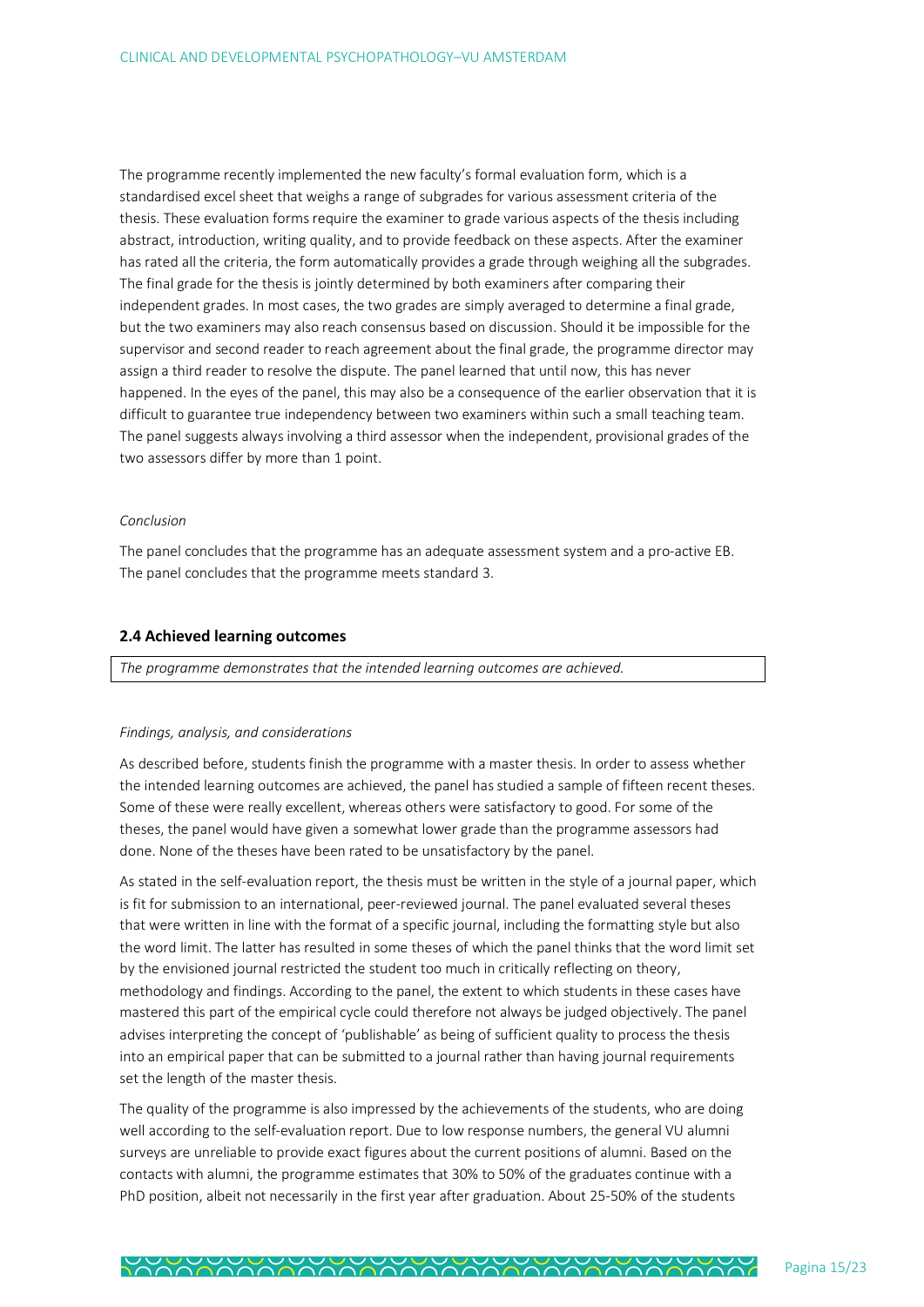continue with a clinical track or combine research and clinical work. The panel compliments the programme for the initiative to stay in touch with alumni through LinkedIn and encourages the programme to collect alumni data more systematically and on a larger scale.

During the online visit, the panel talked to four alumni. All of them are very enthusiastic about the programme and its practical use in their profession.

#### *Conclusion standard 4*

The panel concludes that students of the programme achieve an adequate final level and find suitable jobs. The programme therefore meets standard 4.

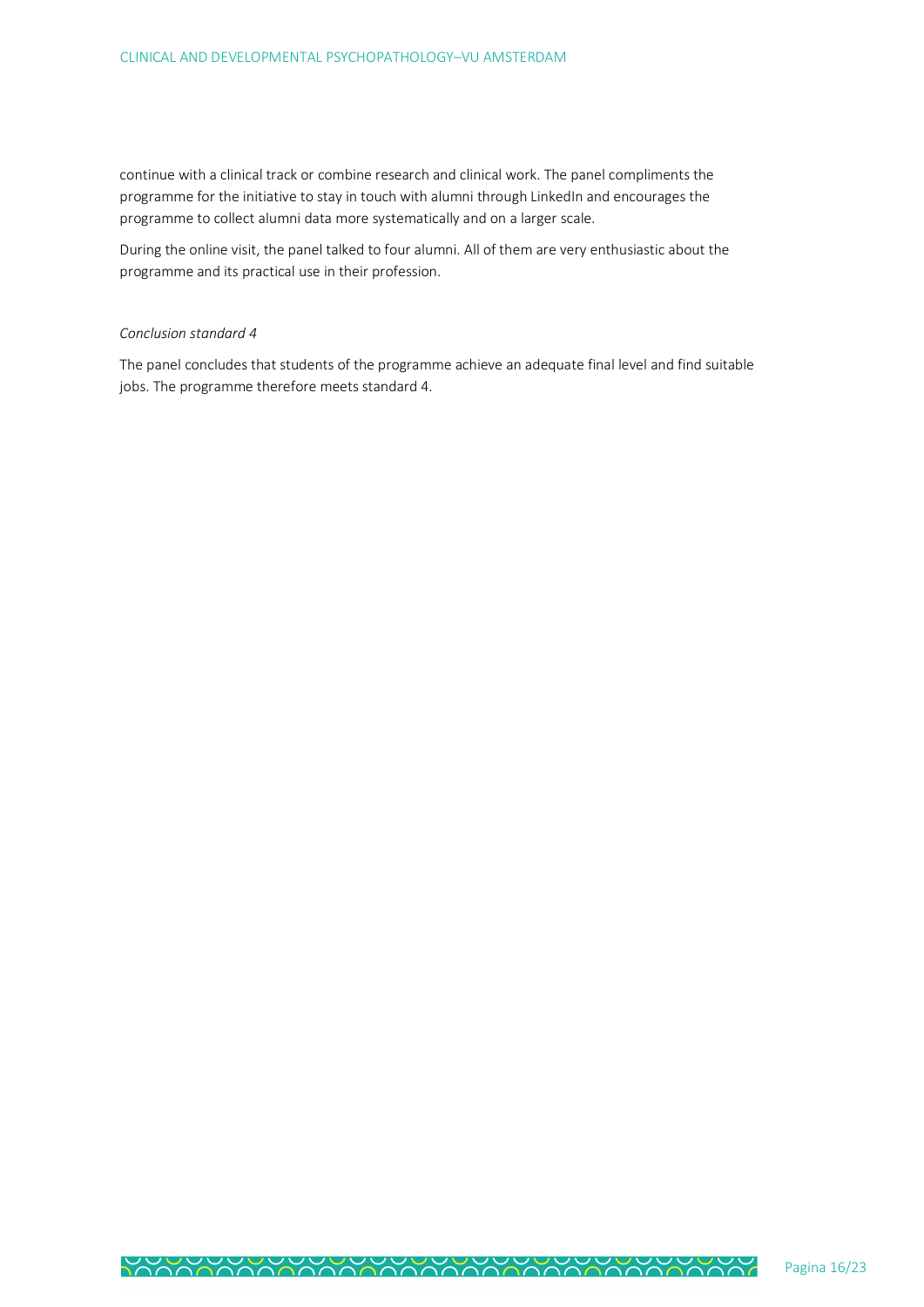### **3. Strengths and recommendations**

#### **3.1 Strengths of the programme**

The panel is impressed by the following features:

- Evidence-based practice The programme is clearly geared to the needs of bridging the gap between research and practice within the mental health field;
- Tailor-made skills training Students are trained in specific methods, techniques and skills for conducting mental health research;
- Interactive learning environment The didactic concept is characterised by teaching in small classes and individual guidance with strong attention for the students' individual needs, performance, and development;
- Teaching team Lecturers are prominent researchers and internationally recognised experts within the field and bring in a wide array of expertise from various disciplines;
- Assessment –The programme uses a variety of assessment methods and the EB plays an active role in ensuring the quality of assessments.

#### **3.2 Recommendations**

For further improvement of the programme, the panel makes the following recommendations:

- Soft skills –Integrate the soft skills more explicitly in the intended learning outcomes and the curriculum;
- Independency Ensure the independency of the second assessor of the master thesis and consider involving an independent second grader whose research group is not involved in the research master's programme;
- Qualitative feedback Encourage lecturers to always provide comprehensive textual feedback on the assessment form of the master thesis;
- Format of the master thesis Reconsider the format of the master thesis. The required format should allow all students to critically reflect on theory, methodology, and findings.

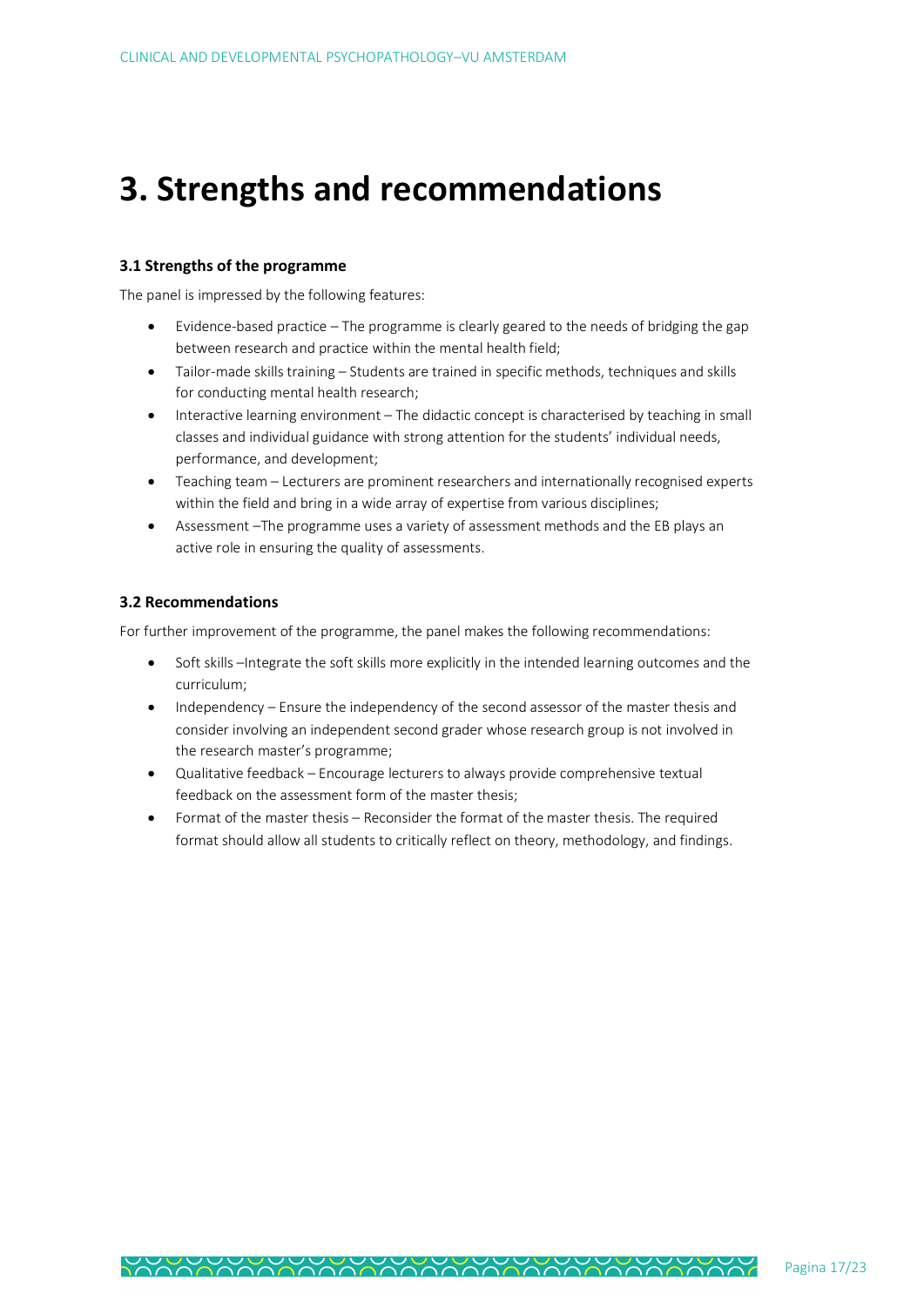## **4. Conclusion**

The intended learning outcomes are in line with the goal of preparing students to pursue a research career in the clinical mental health context, both inside and outside academia. The content and structure of the programme and the high-quality teaching staff provide a strong teaching learning environment. The programme has an adequate assessment system and a pro-active EB. The theses and careers of the graduates show that students have achieved the intended learning outcomes.

| Standard         | Judgement          |
|------------------|--------------------|
| Standard 1       | Meets the standard |
| Standard 2       | Meets the standard |
| Standard 3       | Meets the standard |
| Standard 4       | Meets the standard |
| Final conclusion | Positive           |

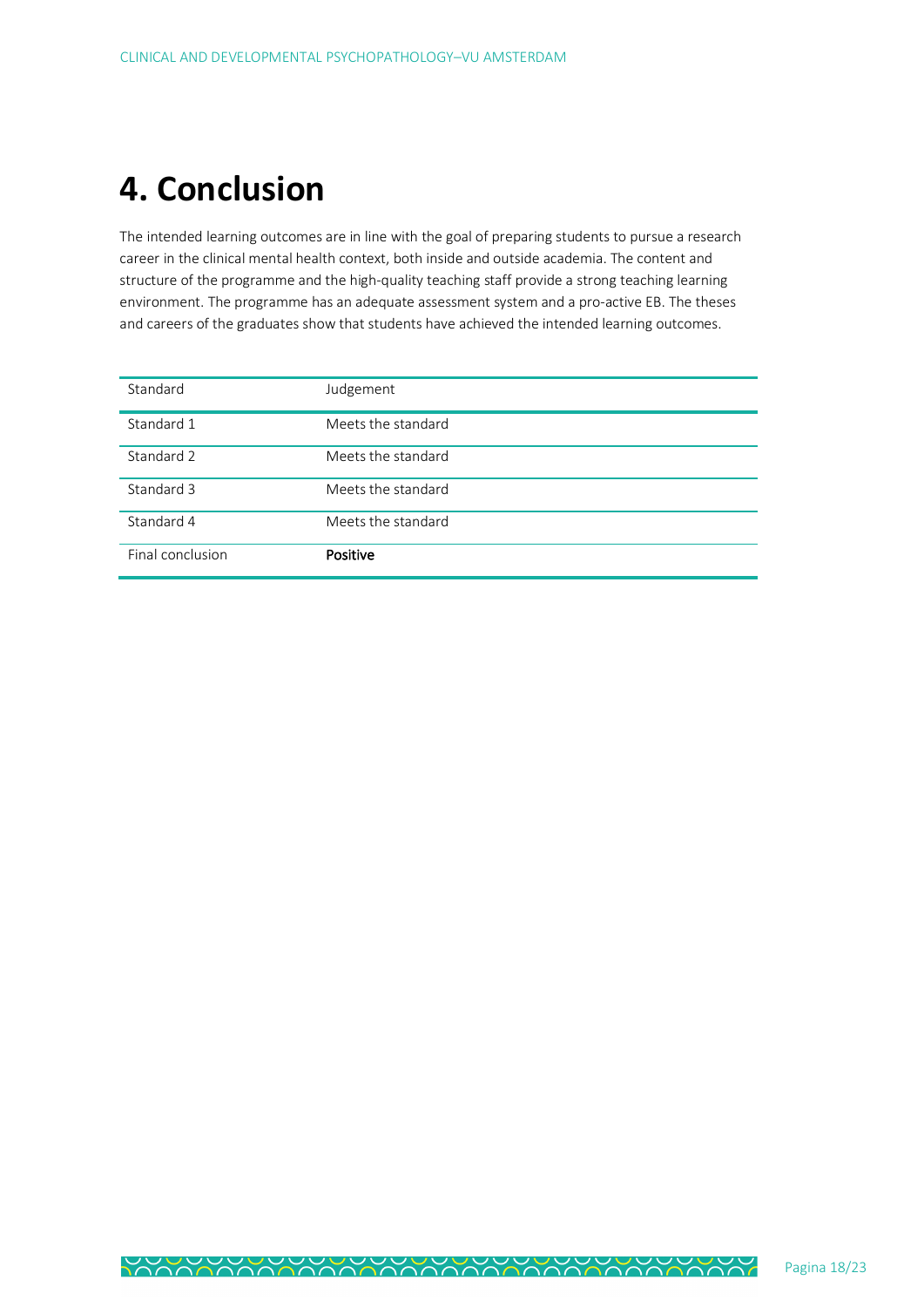# **Appendix A – Panel composition and programmes of the cluster**

Panel composition of the cluster:

- Prof. dr. Janke Cohen-Schotanus (chair) Professor emeritus of Research of Education in the Medical Sciences;
- Prof. dr. Rob Ruiter (chair), Professor of Health and Social Psychology, Faculty of Psychology and Neuroscience at Maastricht University;
- Prof. dr. Lidia Arends, Professor of Statistics and Research Methodology, Department of Psychology, Education & Child Studies at Erasmus University Rotterdam;
- Prof. dr. Caroline Braet, Professor of Developmental Psychopathology, Department of Developmental, Personality and Social Psychology at Ghent University;
- Prof. dr. Rachel Gibson, Professor of Politics, Department of Politics, University of Manchester;
- Prof. dr. Harm Hospers, Professor emeritus of Applied Health Psychology;
- Prof. dr. Detlev Leutner, Professor of Instructional Psychology, Department of Instructional Psychology Faculty of Educational Sciences, University of Duisburg-Essen;
- Prof. dr. Maike Luhmann, Professor of Psychological Methods, Department of psychology, Ruhr University Bochum;
- Hanne Oberman MSc (student member). Methodology and Statistics for the Behavioural, Biomedical, and Social Sciences, Utrecht University (graduated in 2020);
- Prof dr. Arne Roets, Professor of Social Psychology, Faculty of psychology and educational sciences, Department of Developmental, Personality, and Social Psychology, Ghent University;
- Prof. dr. Guus Smeets, Professor of Education in Psychology, Erasmus School of Social and Behavioural Sciences at Erasmus University Rotterdam;
- Yvonne Schittenhelm BSc, (student member), Master Individual Differences and Assessment, Tilburg University;
- Marie Stadel MSc (student member), Behavioural and Social Sciences Research Master, University of Groningen (graduated in 2020);
- Prof. dr. Lieven Verschaffel, Professor of Educational Psychology, Faculty of Psychology and Educational Sciences, KU Leuven;
- Prof. dr. Karine Verschueren, Professor of School and Developmental Psychology, Faculty of Psychology and Educational Sciences, KU Leuven.

The cluster consist of thirteen programmes:

- M Individual Differences and Assessment (research), Tilburg University;
- M Behavioural Science (research), Radboud University;
- M Clinical and Developmental Psychopathology (research), Vrije Universiteit Amsterdam;
- M Social Psychology: Regulation of Social Behaviour (research), Vrije Universiteit Amsterdam;
- M Psychology (research), University of Amsterdam;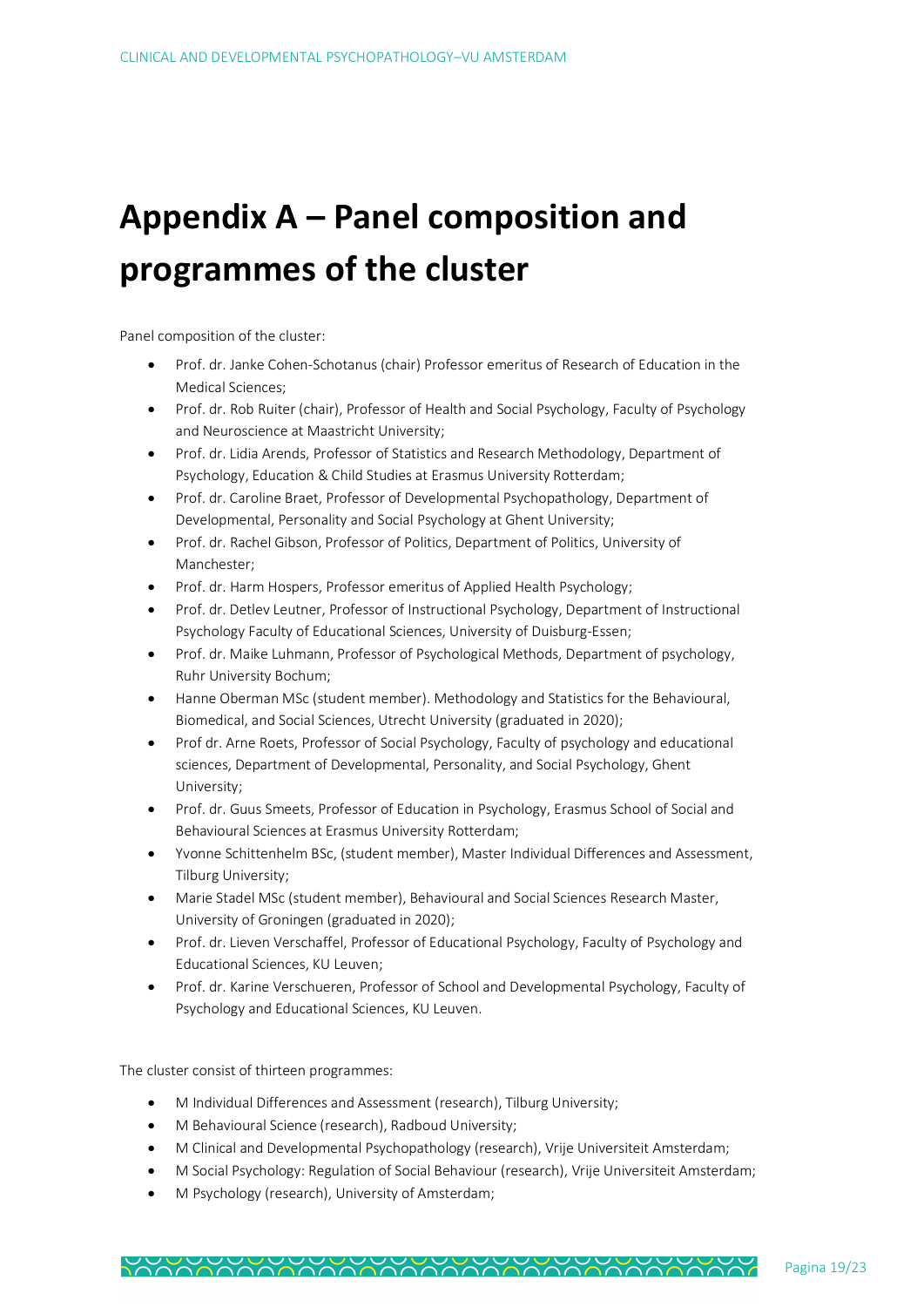- M Communication Science (research), University of Amsterdam;
- M Educational Sciences: Learning in Interaction (research), Utrecht University;
- M Methodology and Statistics for the Behavioural, Biomedical and Social Sciences (research), Utrecht University;
- M Development and Socialisation in Childhood and Adolescence (research), Utrecht University;
- M Social & Health Psychology (research), Utrecht University;
- M Behavioural and Social Sciences (research), University of Groningen;
- M Psychology (research), Leiden University;
- M Developmental Psychopathology in Education and Child Studies (research), Leiden University.

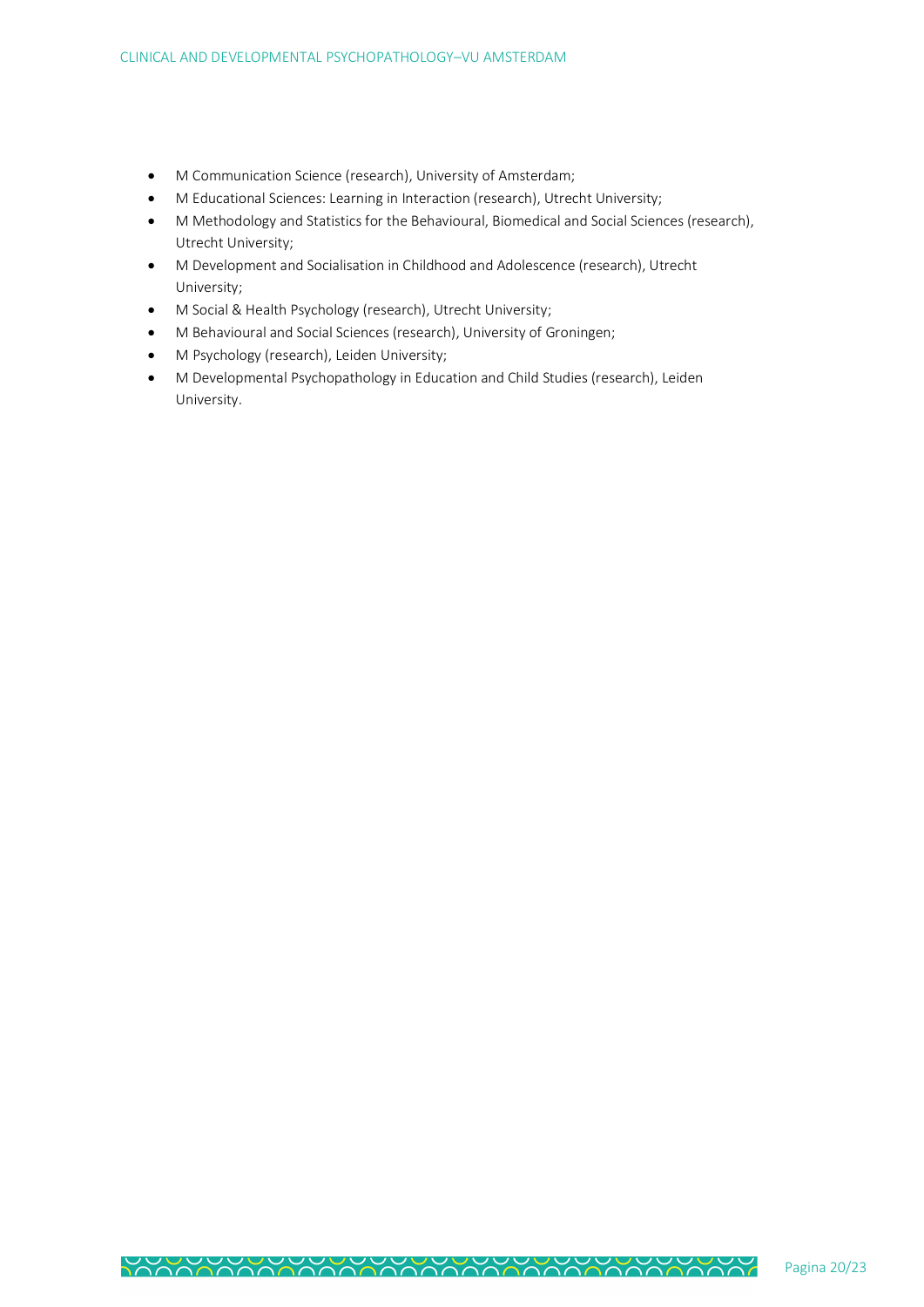### **Appendix B – Schedule of the visit**

#### 2 March 2021

| Time            | Session                                           |
|-----------------|---------------------------------------------------|
| $08.30 - 10.00$ | Preparation panel                                 |
| $10.00 - 10.45$ | Management                                        |
| $10.45 - 11.00$ | Evaluation                                        |
| $11.00 - 11.45$ | Students                                          |
| $11.00 - 12.00$ | Evaluation                                        |
| $12.45 - 13.30$ | Lecturers                                         |
| $13.30 - 13.45$ | Evaluation                                        |
| $13.45 - 14.15$ | Alumni                                            |
| $14.15 - 14.30$ | Evaluation                                        |
| $14.30 - 15.00$ | Examination board                                 |
| $15.00 - 15.30$ | Evaluation and preparing questions for management |
| 15.30 - 16.00   | Second meeting management                         |
| $16.00 - 17.30$ | Evaluation                                        |
| $17.30 - 17.45$ | Presentation of first findings                    |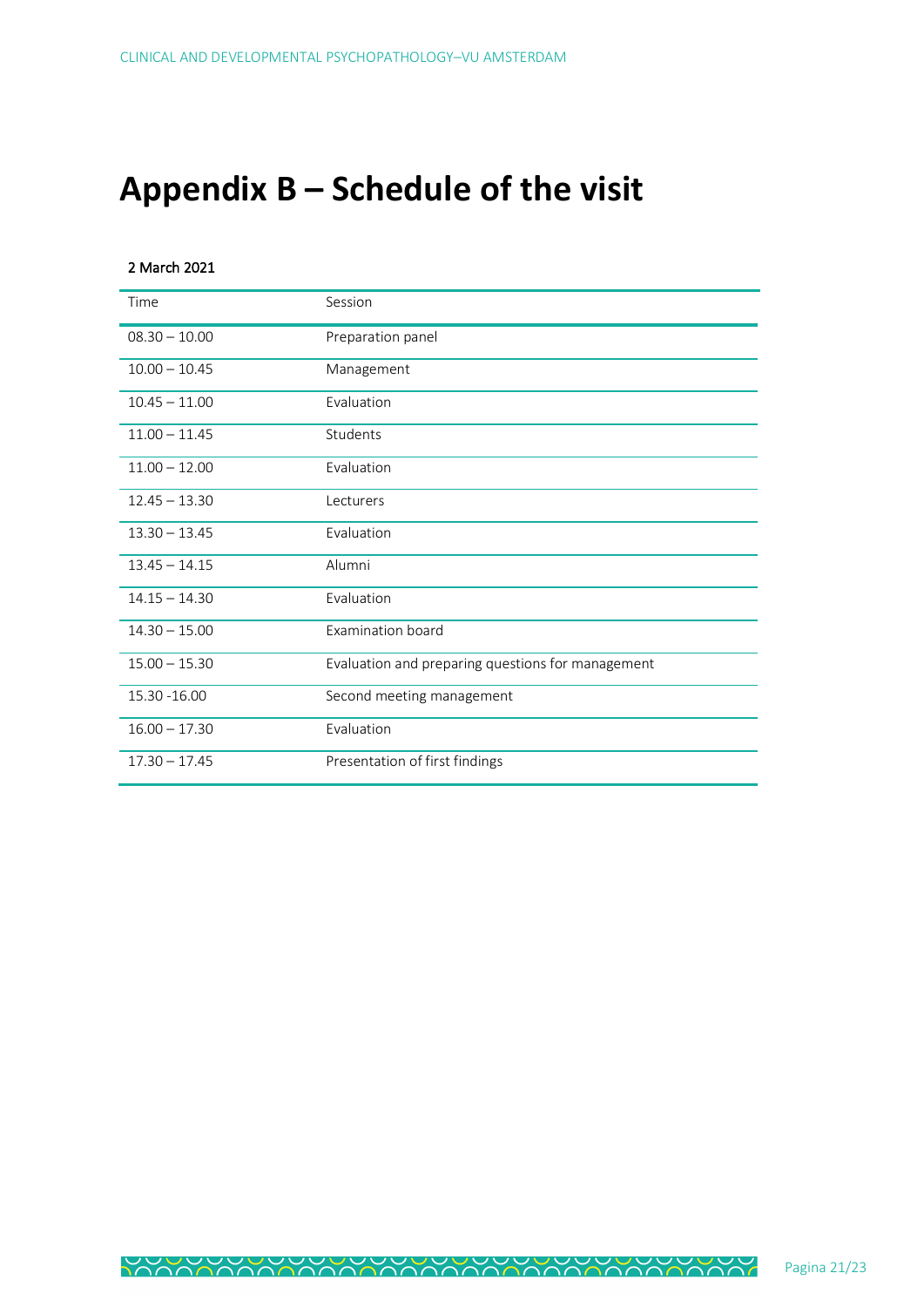### **Appendix C – Documents studied**

- Self-evaluation report and appendices:
	- o Appendix 1: Assessment Report Previous Accreditation, and Actions Taken
	- o Appendix 2: Overview of the current curriculum
	- o Appendix 3: Teaching and Examination Regulation 2020-2021
	- o Appendix 4: Enrolment Appendix
	- o 5: Overview of staff Research Master Clinical and Developmental Psychopathology
	- o Appendix 6: Subject-specific Reference Framework and the Learning Outcomes of the Programme
- Factsheet and NSE results RM CDP
- NVAO *accreditatie besluit* research master CDP 2015
- *Aanvullende beoordeling* Developmental and Clinical Psychopathology (research) (QANU, 2017))
- 20-21 Course and Examination Regulations RM programmes Psychology
- Assessment plan RM CDP 2020-2021
- Assessment programme RM CDP
- Evaluation form M-thesis CDP
- Faculty Assessment Framework FBMS (FGB) February 2019
- 15 theses with assessment forms